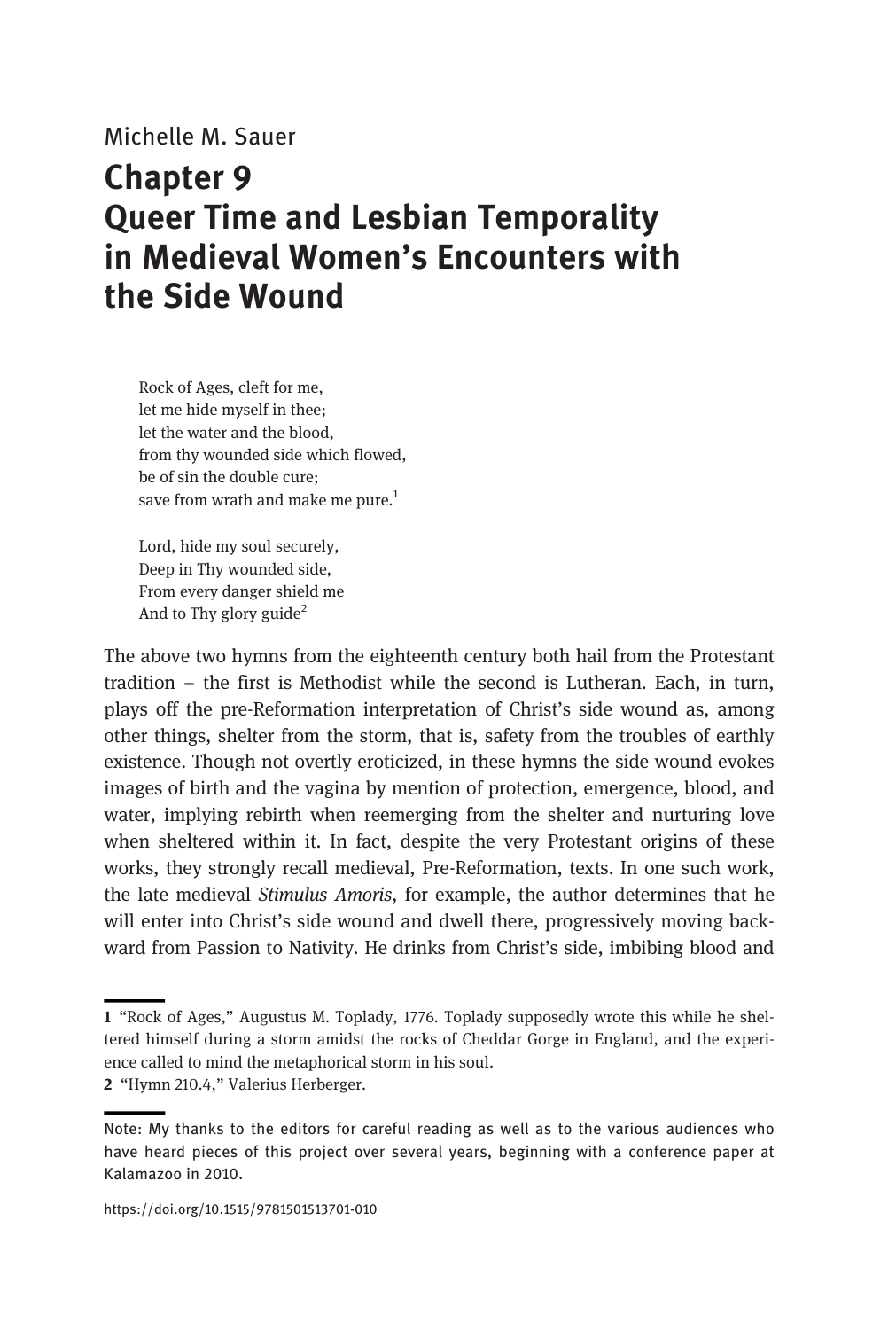fluids, feeling along the edges of the wound, always reaching deeper into Christ's intestines, eventually entering and living inside, awaiting someday the advent of "childbirth," when Jesus expels him, only to restart the process.<sup>3</sup> The speaker of the *Stimulus* clearly desires both refuge and nurturing, and craves creating a home within Christ's very body, living off the fluids provided and crafting a "home-like" space.

The later, Protestant, devotion to the side wound stretched across denominations and countries, being, perhaps, most explicit within the Moravian traditions in the eastern United States just prior to and immediately after the Revolutionary War. As Peter Vogt notes, "references to the side wound can be found in a number of areas within the life of Moravian communities. Most prominent is the area of congregational singing. Moravian hymnody, especially from the 1740s, is full of allusions to the side wound."<sup>4</sup> This is all likely part of the pietist movement, but also points to a resurgence of a rich religious material culture, one that had been suppressed in Protestant sects since the Reformation. The Moravians in particular seized upon this trend. Numerous prayer cards bearing images of the side wound proliferated, and many of these little cards also contain striking water colors depicting the side wound in the form of female genitalia, and/or showing daily activities – eating, sleeping, going for a walk, and so on – *inside* the "womb-like" wound. $5$  In writing, the wounds were described in sensual terms, including "worthy, beloved, miraculous, powerful, secret, clear, sparkling, holy, purple, juicy, close, long-suffering, dainty, warm, soft, hot, and eternal," and the Litany of the Wounds assumed a central place in devotions. The followers were described generally as "little bees – ones who crawl inside the Side Hole."<sup>6</sup> The images, as representations of the side wound itself, were to be revered by touching, stroking, and kissing, accompanied by short ecstatic expressions, such as: "Deep inside! Deep inside! Deep inside the little side!" (Tief nein! Tief nein! Tief nein ins Seitlein!). The side wound was a site of birth and rebirth, a safety net,

<sup>3</sup> See A. C. Peltier, Sancti Bonaventurae: Opera Omnia (Paris: Ludovicus Vives, 1868),, xii, pp. 631–703. Several others discuss the Stimulus. See Flora Lewis, "The Wound in Christ's Side and the Instruments of the Passion: Gendered Experience and the Response," in Women and the Book, ed. Lesley Smith and Jane Taylor (Toronto: University of Toronto Press, 1997), 204–29; Sara Beckwith, Christ's Body: Identity, Culture, and Society in Late Medieval Writings (New York: Routledge, 1993), esp. 58–60.

<sup>4</sup> Peter Vogt, "'Honor to the Side': The Adoration of the Side Wound of Jesus in Eighteenth-Century Moravian Piety," Journal of Moravian History 7 (2009): 83–106 at 86.

<sup>5</sup> Aaron Spencer Fogleman, Jesus Is Female: Moravians and Radical Religion in Early America (Philadelphia: University of Pennsylvania Press, 2008), 80.

<sup>6</sup> Peter Williams, Popular Religion in America: Symbolic Change and the Modernization Process in Historical Perspective (Champaign: University of Illinois Press, 1989), 73.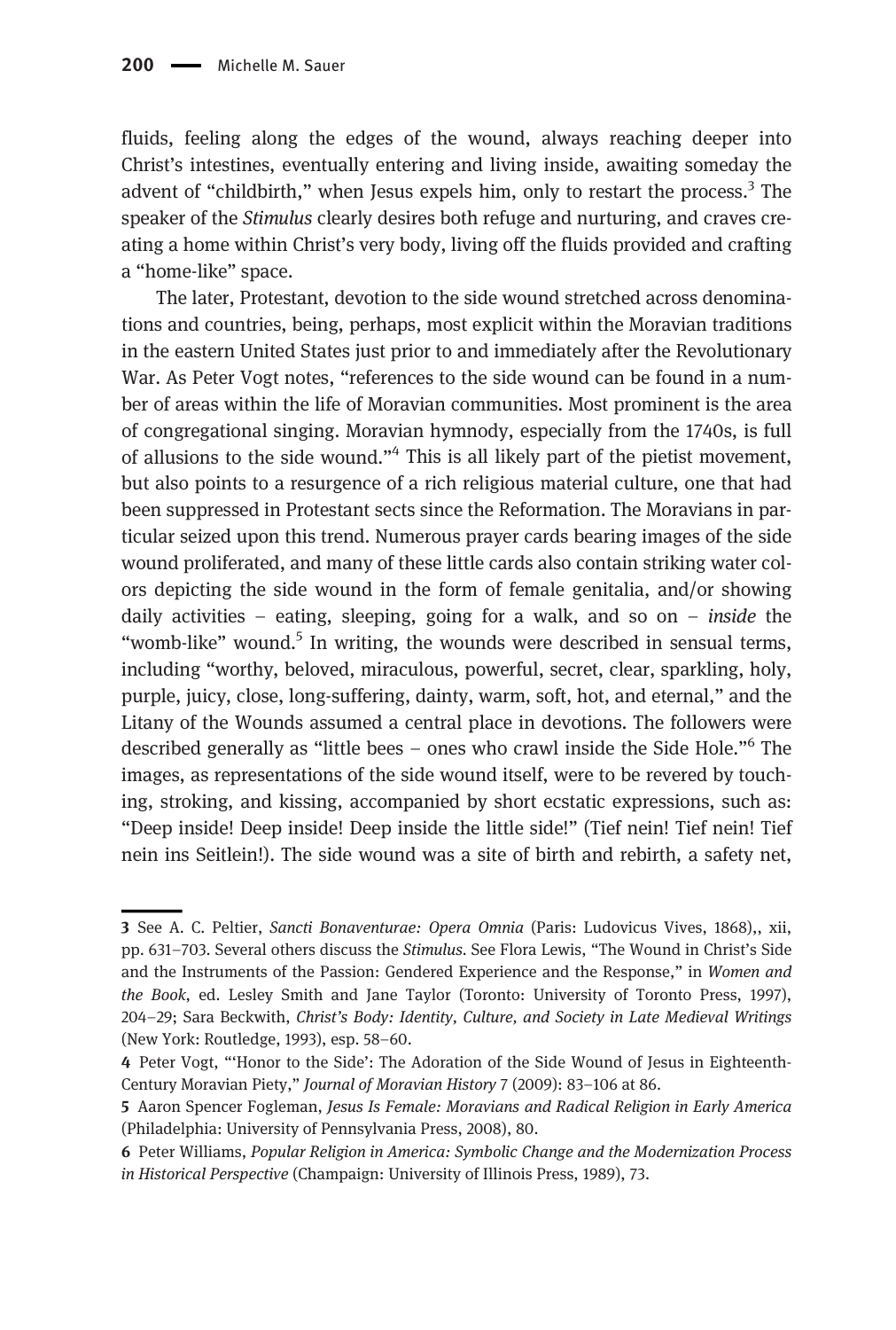and a shelter upon death. Both domestic and sacred, both spiritual and sexual, the period 1743–1749 saw an especially fervent devotion to the wound itself, not just the entirety of Jesus's sacred body.<sup>7</sup> And although they may not have explicitly noted the connection to earlier works, it seems likely that the originators might have had contact with the Stimulus or other such works - the Stimulus itself was very widespread. Its original thirteenth-century text was expanded in the fourteenth century, and was a common and popular addition (in whole and in part) to private devotional materials and books of hours.

I start this essay with these observations about eighteenth-century Protestant revivalism of a medieval devotion as a tangible way of demonstrating queer temporality. In her book Time Binds: Queer Temporalities, Queer Histories, Elizabeth Freeman weaves together affect studies, critical historiography, and politics to nuance our understanding of queer time, an alternate formation of time with the power to disrupt. She suggests that interesting things happen when we "rub up against the past."<sup>8</sup> For Freeman, queer time works on bodies; indeed, she is most interested in what happens when bodies meet across time, corporeal entanglements across past and present, non-sequential interactions that articulate queerness. Religious texts, with their recurrent themes, their devoted followers who reclaim the past, repeat rituals, and revisit practices, are particularly fertile ground for such queer explorations. And, in examining the touch of, to, and with Christ's body, as well as the handling of (historical) material objects, we can articulate more clearly a queer encounter. Thus, these eighteenth-century versions of devotion to Christ's side wound demonstrate a part of the queer continuum that lives on in our interpretations of medieval texts as well as in the continued fascination with artists and congregants alike with the side wound. Further, to use Heather Love's phrase, medieval people, especially women, often engaged in "feel[ing] backward" – a nonnormative way of remembering that differs from traditional memory in its preoccupation with loss and failure and in its concern with mobilizing that loss and failure for strategic purposes.<sup>9</sup> In short, feeling backward allows a subject to transform her abject marginalization into opportunity. Building on these notions of queer time, I am seeking the intersection of a feminized Christ, and more especially the lesbian past and present within the

<sup>7</sup> See especially Vogt's "'Honor to the Side,'" but also Craig D. Atwood, "Little Side Holes: Moravian Devotional Cards of the Mid-Eighteenth Century," Journal of Moravian History 6 (2009): 61–75.

<sup>8</sup> Elizabeth Freeman, Time Binds: Queer Temporalities, Queer Histories (Durham: Duke University Press, 2010), xii.

<sup>9</sup> See Heather Love, Feeling Backward: Loss and the Politics of Queer History (Cambridge: Harvard University Press, 2007).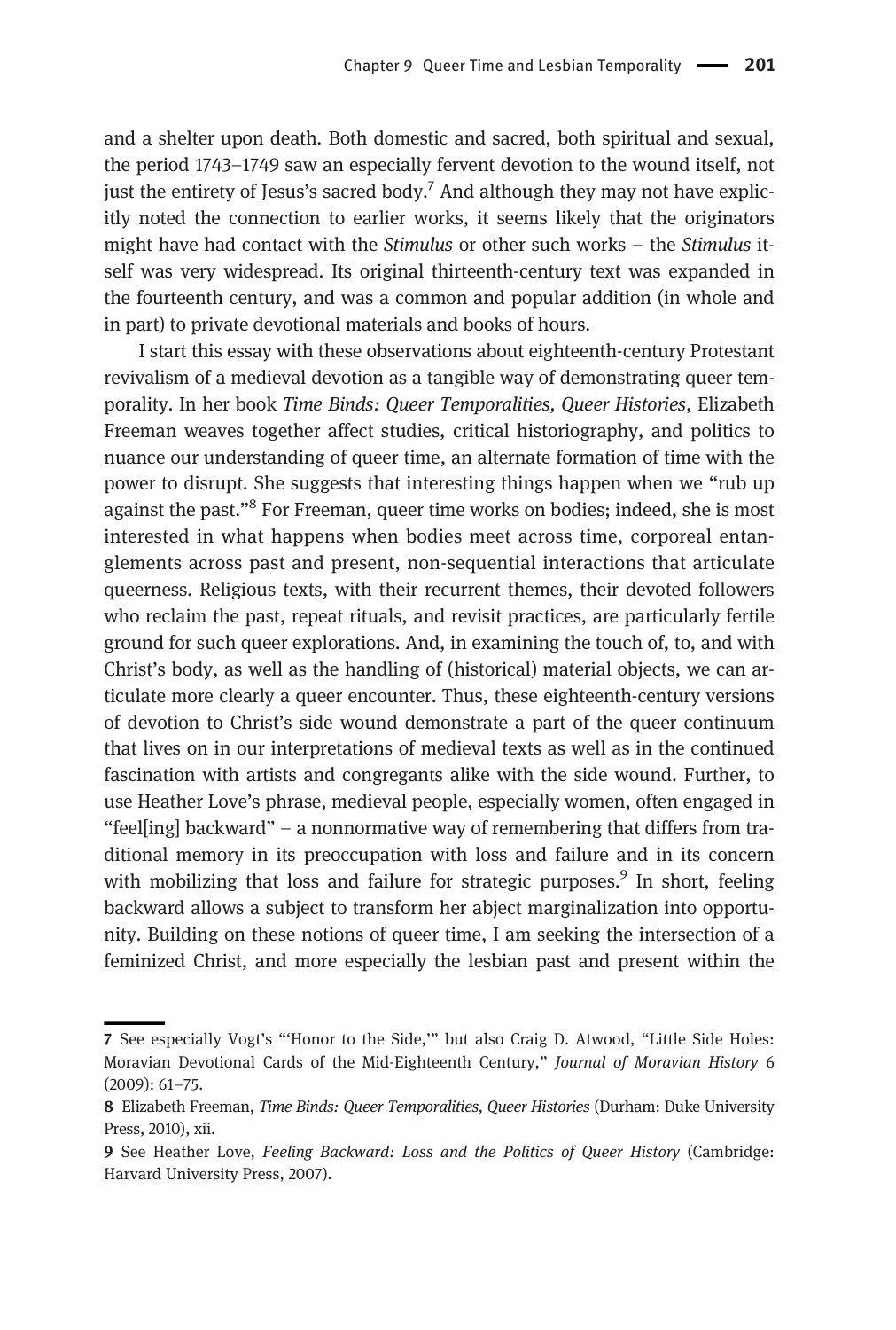literature and architecture of anchoritism and the literature of mysticism. By remembering such, I hope to contribute to the growing awareness of a lesbian premodern in particular, with a broader sense of a queer sense of time and space otherwise.

The cult of the Side Wound was widespread throughout the early Church, but was superseded by devotion to the Sacred Heart in the thirteenth century. Nonetheless, both styles of devotion remained popular throughout the Middle Ages, and continue forward today. The biblical passage supporting devotion to the side wound is John 19:33–34, "But when they came to Jesus and found that he was already dead, they did not break his legs. Instead, one of the soldiers pierced Jesus's side with a spear, bringing a sudden flow of blood and water." In the Vulgate, these verses use the word "aperuit," or "opened," rather than any variant of pierced, struck, stabbed, or even wounded. In this way, the foundation for later exegetical readings of the side wound as the gate of life was laid. These early devotions were also more particular in locating the wound in Christ's side, not necessarily in his heart. Only from the twelfth century forward was the text understood to mean that Christ's heart was pierced. As George Hardin Brown notes, "What had been considered a wound that opened the interior of Christ's body so that fountains of sacramental grace welled up from it became a wound in his heart so that that organ as a source of life and love poured forth its vital power on man and woman."<sup>10</sup>

After the eleventh century, Christ's heart gradually became the focus of union between Savior and devotee. At the same time, the "long-standing devotion to the wounds was clearly shifting to the concrete and the visual, and visions, images, and bodies all demonstrate this desire to see Christ's wounds."<sup>11</sup> Gradually, the appearance of Christ as wounded (and often suffering) became more prominent in art and literature than Christ with an untouched body. Many guided meditations led believers through the Passion. And mystics, whose visions usually centered on meeting Christ or Mary in some capacity, reported a wounded body of God. Furthermore, St. Francis of Assissi (d. 1226) received his stigmata during an extended meditation ushered in by an increase in devotions specifically to the Five Wounds.<sup>12</sup> Moreover, Rosalynn Voaden has

<sup>10</sup> George Hardin Brown, "From the Wound in Christ's Side to the Wound in His Heart: Progression from Male Exegesis to Female Mysticism," in Poetry, Place, and Gender: Studies in Medieval Culture in Honor of Helen Damico, ed. Catherine E. Karkov (Kalamazoo: Medieval Institute Publications, 2009), 253.

<sup>11</sup> Lewis, "The Wound in Christ's Side," 209.

<sup>12</sup> Francis strove to keep his wounds secret during his own lifetime, a desire that was neither truly successful nor unsuccessful. One attempt to penetrate his defenses, for instance, occurred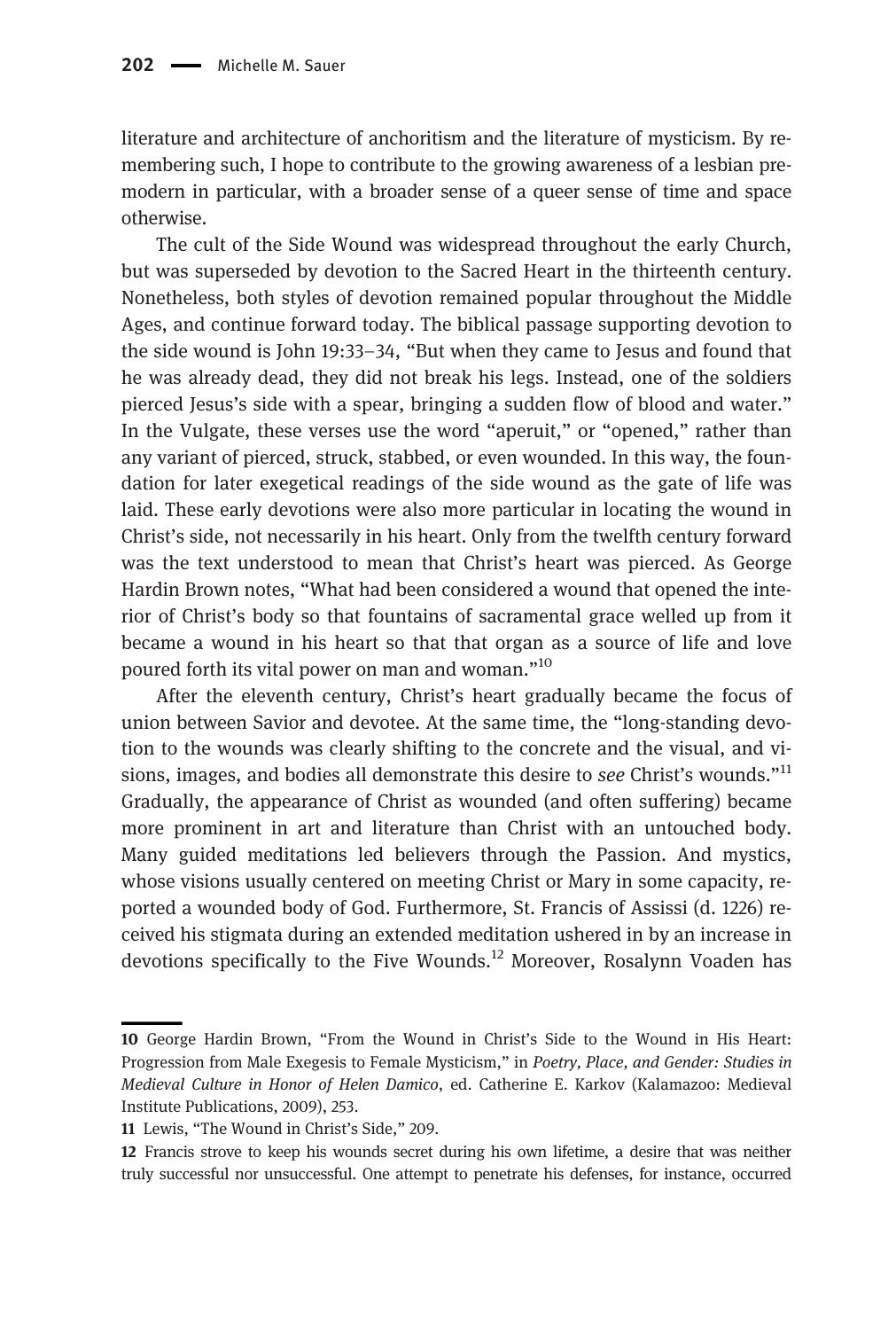shown that the "discourse of the Sacred Heart . . . employs images drawn from biological *female* characteristics – blood, flowing, opening, and enclosure.<sup>"13</sup> Thus, devotion to the Sacred Heart also became an especially female devotion. In fact, the shift in emphasis from side wound to Sacred Heart is often attributed to the nuns of Helfta, particularly Gertrude the Great (January 6, 1256–ca. 1302) and Mechtilde (ca. 1240–1298). Both experienced visions involving the wound. In Gertrude's, she lay her head near the opening, symbolized by a golden tube, and could hear Christ's heartbeat. This demonstrates the connection between holy heart and holy wound, a connection built upon by Mechtilde and countless others afterher, and while not all followers were female, the imagery remained so.

The wounded Christ is an especially important part of anchoritic literature, as I have argued elsewhere. Christ's wounds allow, among other things, for mimetic overlapping, for bodily identification, and for purification of the anchoress who seeks pure contemplative merger with her spouse.<sup>14</sup> St. Augustine himself says contemplation of the Savior only truly happens through the "imagination" of the crucifed Jesus in one's own heart.<sup>15</sup> There his porous, wounded body became one with the body of the faithful, blood mingling with blood. This becomes a dominant theme in mystic literature. Frank Graziano writes,

In this . . . image, many of mysticism's predominant themes converge. The wound in Christ's side is a refuge; a nuptial bedchamber; a womb from which one is reborn into eternal life; a breast that nourishes, infuses the soul with grace, and provides erotic pleasure; a pair of lips that kisses; a flower; a warehouse that stores mystical paraphernalia . . . a well of living waters; a showering fountain of blood that washes away sin; an attribute of the New Adam; and a symbol of Christ's final contribution to a vicarious sacrifice by quotas.16

when a young friar glimpsed Francis while he was changing robes, and then walked over and touched his side wound, measuring it. However, the side wound was the most controversial point of Francis's holy gift. See Rosalind B. Brooke, The Image of St. Francis: Responses to Sainthood in the Thirteenth Century (Cambridge: Cambridge University Press, 2006), esp. 166. Still, his hagiographers included rather lurid descriptions of it, including emphasizing that the wound dripped blood and seeped fluids.

<sup>13</sup> Rosalynn Voaden, "All Girls Together: Community, Gender, and Vision at Helfta," in Medieval Women in their Communities, ed. Diane Watt (Cardiff: University of Wales Press, 1997), 74.

<sup>14</sup> See, for example, Michelle M. Sauer, "'Þe blod þ[at] bohte': The Wooing Group Christ as Pierced, Pricked, and Penetrated Body," in 'May your wounds heal the wounds of my soul': The Milieu and Context of the Wohunge Group, ed. Susannah Mary Chewning (Cardiff: University of Wales Press, 2009), 123–47.

<sup>15</sup> Augustine, De sancta virginitate, PL 40 (1887), 428 (I:53).

<sup>16</sup> Frank Graziano, The Wounds of Love: The Mystical Marriage of Rose of Lima (Oxford: Oxford University Press, 2004), 205. Graziano suggests the term "quotas" for the cultural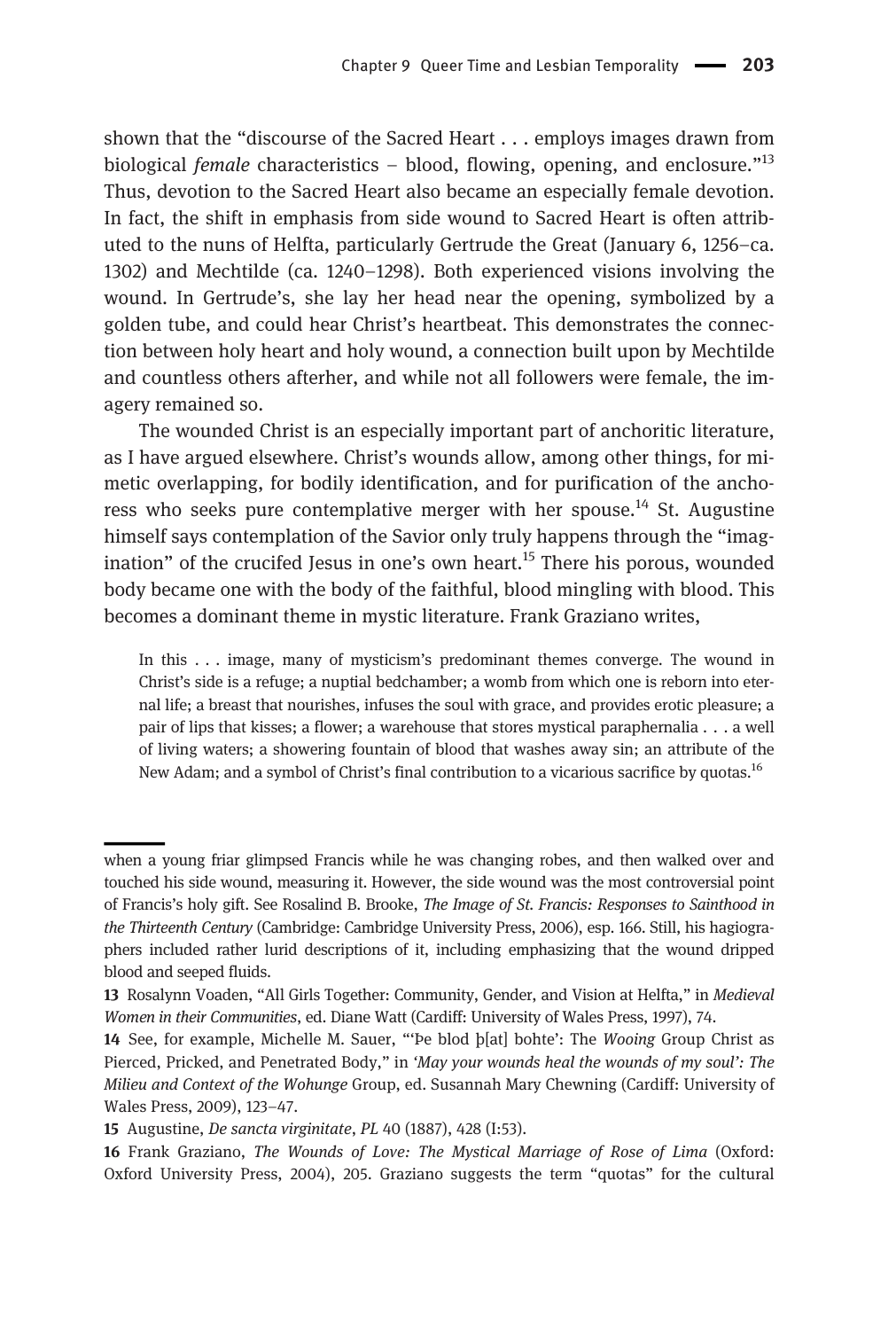Here the multifaceted aspect of the wounded Christ becomes apparent. The side wound is a refuge, a hiding place, and a chamber. It is a suggestive bower  $-$  a place of mystical union. It is a divine womb – a place of spiritual rebirth. And, overall, the side wound is depicted in three main ways: it is eroticized, paternalized, or glorified – and sometimes as a combination of these. Catherine of Siena, for example, writes to nuns at San Gaggio and Monte San Savino that she "long[s] to see you hidden and enclosed in the side of Christ Crucified."<sup>17</sup> Here, the side wound offers both the protection of the convent and the nurturing of the soul within such an enclosure. While Catherine's perspective here is primarily salvific, other writers focus on the sensual and the erotic. For instance, a particularly vivid representation of the late medieval anchorite seeking refuge in Christ's side wound is highly suggestive and intensely feminized. Taken from a late fourteenth-century redaction of Aelred's Rule for a Recluse, the image is simultaneously comforting, disturbing, and sexualized:

Crepe into that blessed syde where that blood and water cam forthe, and hyde the ther as a culuer in the stoon, wel likynge the dropes of his blood, til that thy lippes be maad like to a reed scarlet hood.<sup>18</sup>

Here, the wound in Christ's side is described in two distinct ways – as a place of protection and as a place of carnal passion. The protective stone shelter recalls the anchorhold itself, a small stone structure attached to the side of a church that shelters the precious anchoress inside, while still assuring her ready access to her spouse and savior.<sup>19</sup> Similarly, dovecotes were small hivelike structures that housed doves kept for meat and messages, protecting them from the elements and predators.<sup>20</sup> Here, the anchoress is compared to a dove living in stone, but this is a bird who revels in the blood dripping from Christ's

process of constructing a saint from multiple narratives, each with its own agenda and conditions. For a fuller explanation of this terminology, see The Wounds of Love, 35–36.

<sup>17</sup> Letter 62, in The Letters of Catherine of Siena, trans. Suzanne Noffke, vol. 1 (Tempe: Arizona Center for Medieval and Renaissance Studies, 2000), 196–97.

<sup>18</sup> See Aelred of Rievaulx's de Institutione Inclusarum: Two English Versions, ed. John Ayto and Alexandra Barratt, EETS o.s. 287 (Oxford: Oxford University Press, 1984), 22. Based on MS Bodley 423.

<sup>19</sup> Tertullian referred to the Church as columbae domus, "the house of the dove."

<sup>20</sup> Dovecotes were built by wealthy people to supply themselves and their households with a luxurious food, the tender meat of young pigeons, although sometimes doves were also kept as messenger birds. As dovecotes were always associated with a luxurious way of life they came to symbolize high social status – or high social aspirations. In domestication the pigeonkeeper "searched" the dovecote for "squabs," the young birds which were almost fully developed, and wrung their necks. For more information on dovecotes, see John McCann, "An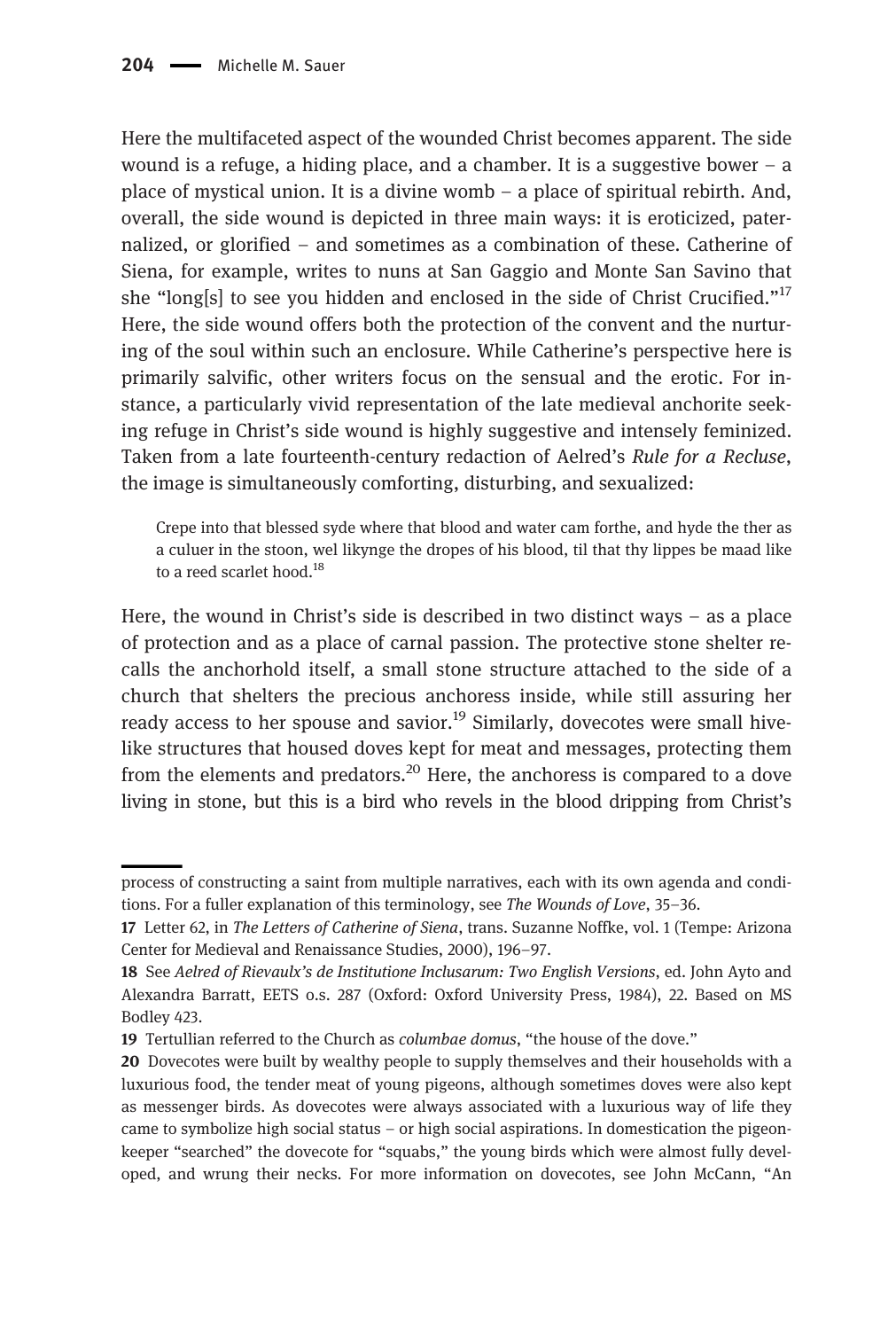side, who eagerly laps it up, enjoying every drop, like the author of the Stimulus who feeds from blood and fluids at Christ's side. Altar imagery around Western Europe includes doves drinking from the chalice, sharing grapes, and/or pecking at eucharistic bread, demonstrating their continual feeding from the body of Christ.<sup>21</sup> And the comparison of the anchoress to a dove furthers the erotic oral play. According to medieval bestiaries, doves were especially known for sitting in their nests and kissing. $^{22}$  The dove-like anchoress therefore anticipates and fulfills her role by kissing and nibbling on the wound. Further eroticizing the scene, besides the fervent licking and sucking, are references to lips. While it is clear that lips in one sense refer to the facial apparatus used to consume the blood, the vaginal shape of Christ's wounds suggests that another set of lips should also be called to mind. Further, that the lips are referred to as a "reed scarlet hood" is distinctly reminiscent of clitoral imagery. If the anchoress is not only hiding within the wound but also drawing from it, licking, kissing, and sucking it, she is also embracing the vaginal opening with her mouth. In short, this scene is generally one of queer divine cunnilingus, with the female anchoress engaging in pleasurable caressing and kissing.

This passionate sucking of blood will be echoed two centuries later in A Talkyng of the Loue of Gode, a fifteenth-century text for monks adapted from The Wooing of Our Lord, a thirteenth-century anchoritic text written for women (and perhaps by a woman), as well as An Exceedingly Good Orison to God Almighty, another thirteenth-century anchoritic text, as well as parts of St. Anselm's Liber Meditatio et Orationum and some work of unknown origin, perhaps even of original generation. Although not directly lesbian-like as presented in A Talkyng, it is still eroticized and still queer – both in the ecstasy a male reader finds in sucking Christ and in the gender displacement crafted by the adaptation of femaleoriented texts for a male audience without wholesale changes. The reader thus performs as female even while embodying male. In this treatise, the speaker directly references sucking from Christ's side:

Þer wol I cluppen & cussen . . . þer wole I souken of þi syde þat openeþ a ȝeyn me so wyde wiþ outen eny fluttying, þer wol I a bide.

Historical Enquiry into the Design and Use of Dovecotes," Transactions of the Ancient Monuments Society 35 (1991): 89–160.

<sup>21</sup> See, for example, the eleventh-century Tournai Marble baptismal font in Winchester Cathedral,<http://www.winchester-cathedral.org.uk/gallery/tournai-marble-font/>.

<sup>22</sup> See Isidore of Seville, *Etymologies*, ed. W. J. Lewis, J. A. Beach, and Oliver Berghof (Cambridge: Cambridge University Press, 2006), Book 12, 7:61–62 and Bartholomaeus Anglicus, De proprietatibus rerum, ed. M. C. Seymour (Oxford: Clarendon Press, 1975), Book 12.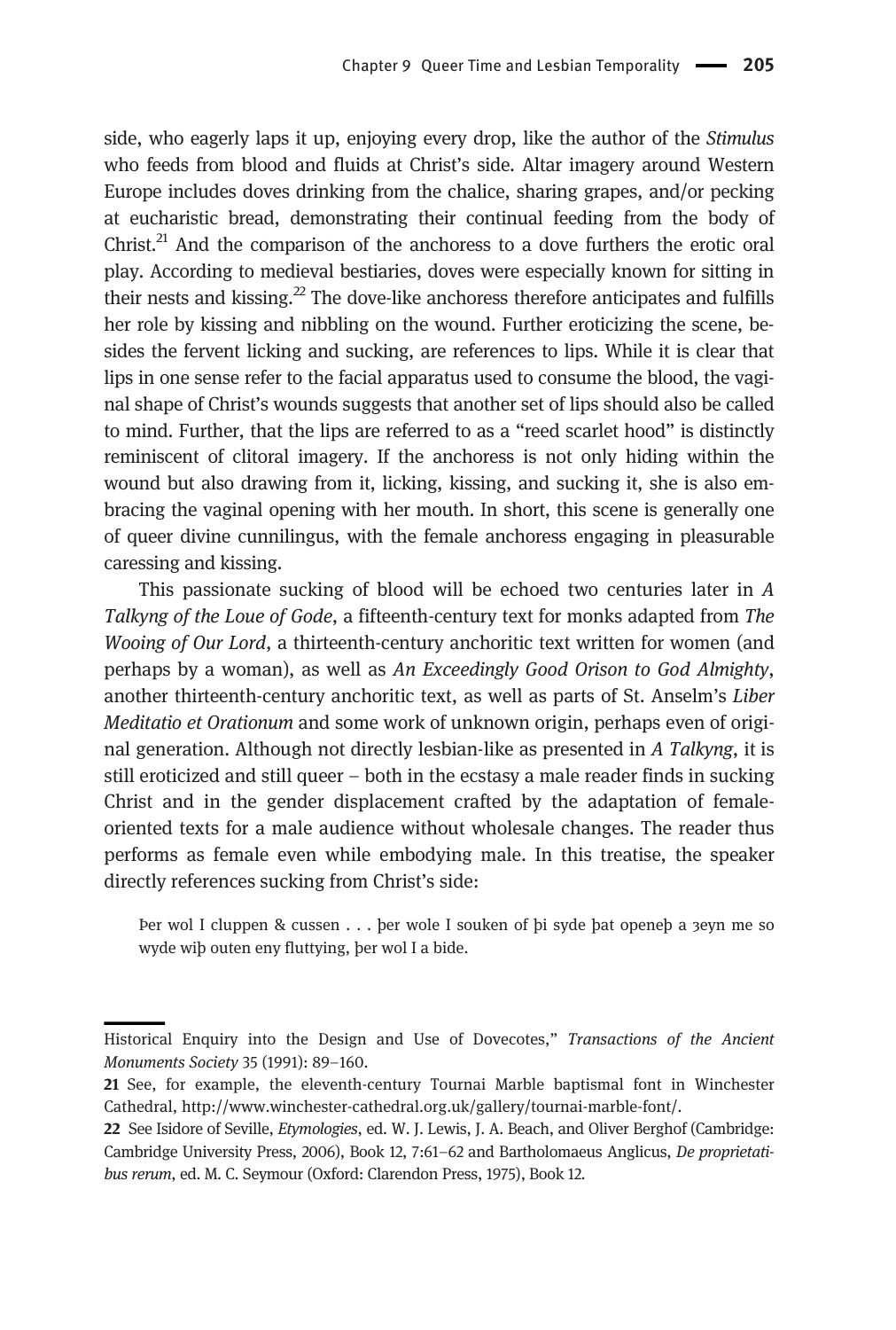There I will embrace and kiss you . . . There I, without wavering, will suck from your side, which opens towards me so wide, and there I will stay.<sup>23</sup>

Christ's wound actively invites kissing, caressing, and sucking. In fact, the verb used, "souken," usually means to suck from a breast or udder, to draw milk, or to receive nourishment. However, the third definition includes drawing liquid into the mouth, to drink the blood of Jesus, and to draw in honey or nec- $\arctan^{24}$ . The blood of Christ is both nourishing and connected to the female breast. Earlier in A Talkyng, the speaker calls Jesus his "honey-bird" (dove) and his "nectar," saying, "sweeter are you than honey or milk in the mouth, than mead, meeth, or piment<sup>25</sup> prepared with sweet spices, or any delicious liquor that may be found anywhere."<sup>26</sup> No wonder that later on, the speaker in ecstasy cries,

My song is the delight of love without a note. I leap upon him swiftly as a greyhound on a deer, quite beside myself, and with a loving manner wrap in my arms the base<sup>27</sup> of the cross. I suck the blood from his feet; that sucking is extremely sweet. I kiss and I embrace, but occasionally stop, as would a man who is mad with love and sick from the pains of love. . . . I embrace and I kiss as if I were mad. I wallow and I suck, I know not how long, and when I am done in, yet still do I lust. Then do I feel that blood in my imagination as if it were bodily warm on my lips, and the flesh of his feet, in front and in behind, so soft, and so sweet to kiss and to embrace.<sup>28</sup>

At first this scene reads like male–male erotic content since the monk embraces and sucks Jesus, another male-bodied individual – and certainly a queer moment no matter what. However, the speaker in A Talkyng can be read as a "cross-dressed soul."<sup>29</sup> The text is primarily a compilation of other texts written for (and perhaps by) women, and throughout the treatise the pronoun usage mostly remains female. Thus, although it would have been read by monks for use by men in a monastery, they end up having to identify with the female pronouns and undertake female actions, experiencing a sort of trans-moment. In

<sup>23</sup> A Talkyng of the Loue of God. Edited from MS Vernon (Bodleian 3938) and collated with MS Simeon (Brit. Mus. Add. 22283), ed. Sr. Dr. Salvina Westra (Leiden: Martinus Nijhoff, 1950), p. 69 (ll. 5–8). My translation.

<sup>24</sup> See Middle English Dictionary, entry for "souken," [https://quod.lib.umich.edu/m/middle](https://quod.lib.umich.edu/m/middle-english-dictionary/dictionary/MED41787/track%3Fcounter=7&search_id=290760)[english-dictionary/dictionary/MED41787/track?counter=7&search\\_id=290760](https://quod.lib.umich.edu/m/middle-english-dictionary/dictionary/MED41787/track%3Fcounter=7&search_id=290760).

<sup>25</sup> Various spiced wines with honey.

<sup>26</sup> A Talkyng, 27/14–19.

<sup>27</sup> Literally the "start."

<sup>28</sup> A Talkyng, 61. My translation.

<sup>29</sup> See Michelle M. Sauer, "Cross Dressing Souls: Same Sex Desire and the Mystic Tradition in A Talkyng of the Loue of God," in Intersections of Sexuality and Religion in the Middle Ages: The Word Made Flesh, ed. Susannah Mary Chewning (Farnham: Ashgate, 2005), 153–76.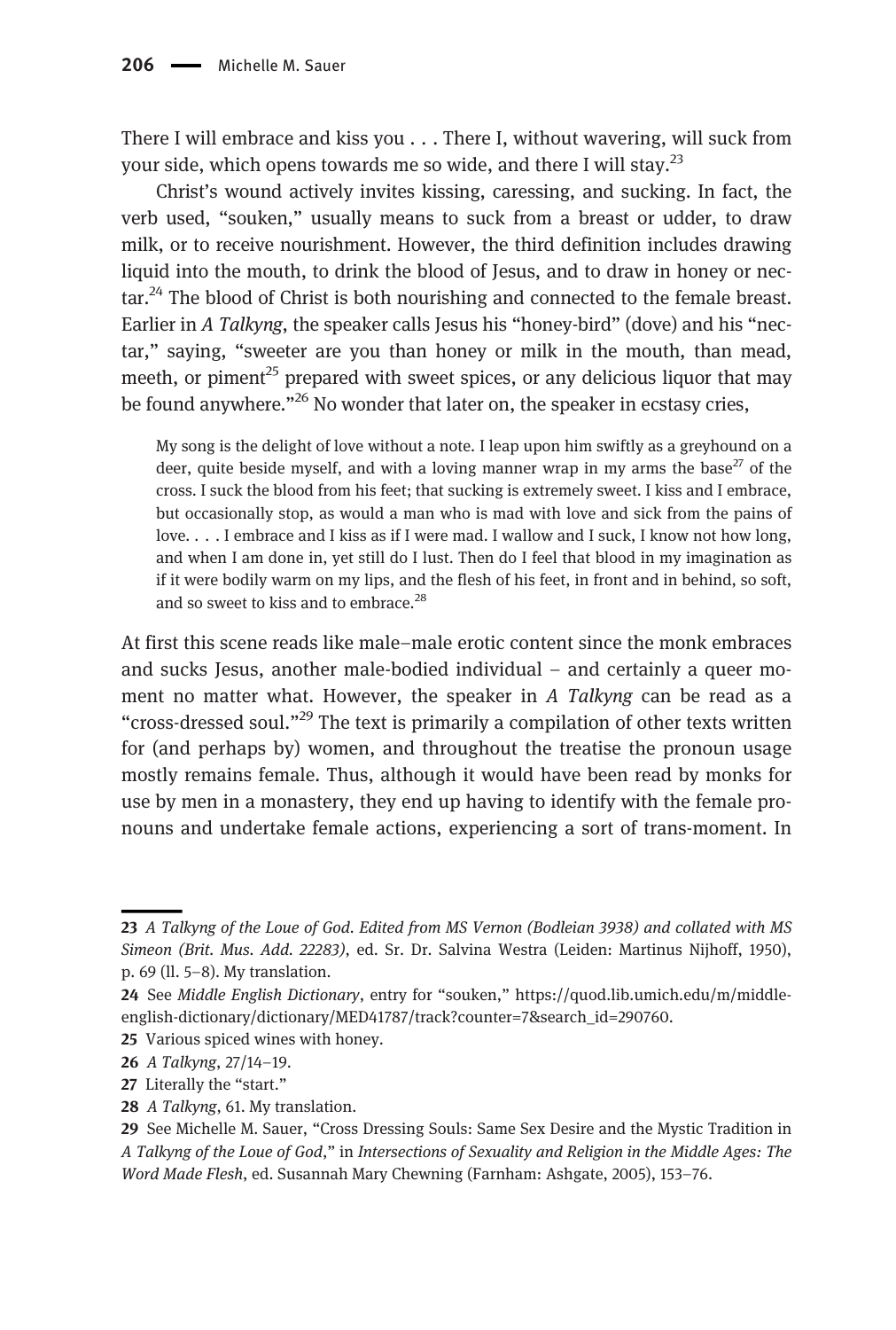this way, the wallowing and sucking here can also be read as a queer "lesbian" moment, another instance of divine cunnilingus.

In Speculum of the Other Woman, Luce Irigaray uses premodern Christian mystical and devotional traditions to establish what she sees as the beginnings of a feminine imaginary. Amy Hollywood notes, "entry into Christ's wound, in that tradition as in Irigaray's text, marks the shattering of vision into affect, an experience of wounding laceration that is simultaneously the site of an ineffable ecstatic *jouissance*."<sup>30</sup> Irigaray herself goes on to describe Christ's wound as a "glorious slit" into which the mystic enters, wherein she is covered in "hot and purifying blood." It is a place where ecstasy reigns, where "she [the mystic] curls up in her nest, where she rests as if she had found her home."<sup>31</sup> This description, although clearly related to the medieval narratives of mystics, anchoresses, and saints, as discussed later, also recalls the Moravian prayer cards and tapestries of the mid-1700s with their homely and cozy illustrations of bedrooms and kitchens set up within the space of the side wound, providing "nests" for faithful followers. Irigaray further says: "to know myself I scarcely need a 'soul,' I have only to gaze upon the gaping space in your loving body." She then writes that she recognizes herself in "the lips of that slit . . . by touching myself there (almost) directly." Contemplating the nails and spear piercing the body of Jesus, she observes: "if the Word was made flesh in this way, and to this extent, it can only have been to make me [become] God in my jouissance."<sup>32</sup>

The correlation between Christ's side wound and the vagina suggested by Irigaray becomes most apparent in devotional images produced in the later Middle Ages. Clearly related to the tradition of meditation on Christ's Passion, visual representations of Christ's side wound are startling, not only in their vulvic/vaginal resonances, but also in their visual intensity. Take, for instance, depictions of this side wound as a place of birth. From the earliest centuries, Christ's open side and the mystery of blood and water were meditated upon, and the Church was beheld issuing forth from the side of Jesus – the New Adam – as Eve came forth from the side of Adam. Although we have no written words about Eve's emergence, the gospels report that when the side of Jesus was pierced at the crucifixion, both blood and water flowed forth. This echoes the water and the blood that issue with the birth of a child. And, as Flora Lewis

<sup>30</sup> Amy Hollywood, "That Glorious Slit: Irigaray and the Medieval Devotion to Christ's Side Wound," in Luce Irigaray and Premodern Culture, ed. Theresa Krier and Elizabeth D. Harvey (New York: Routledge, 2004), 106.

<sup>31</sup> Quoted in Hollywood, "That Glorious Slit," 105. See also Luce Irigaray, Speculum of the Other Woman (Ithaca: Cornell University Press, 1985).

<sup>32</sup> Quoted in Hollywood, "That Glorious Slit," 105.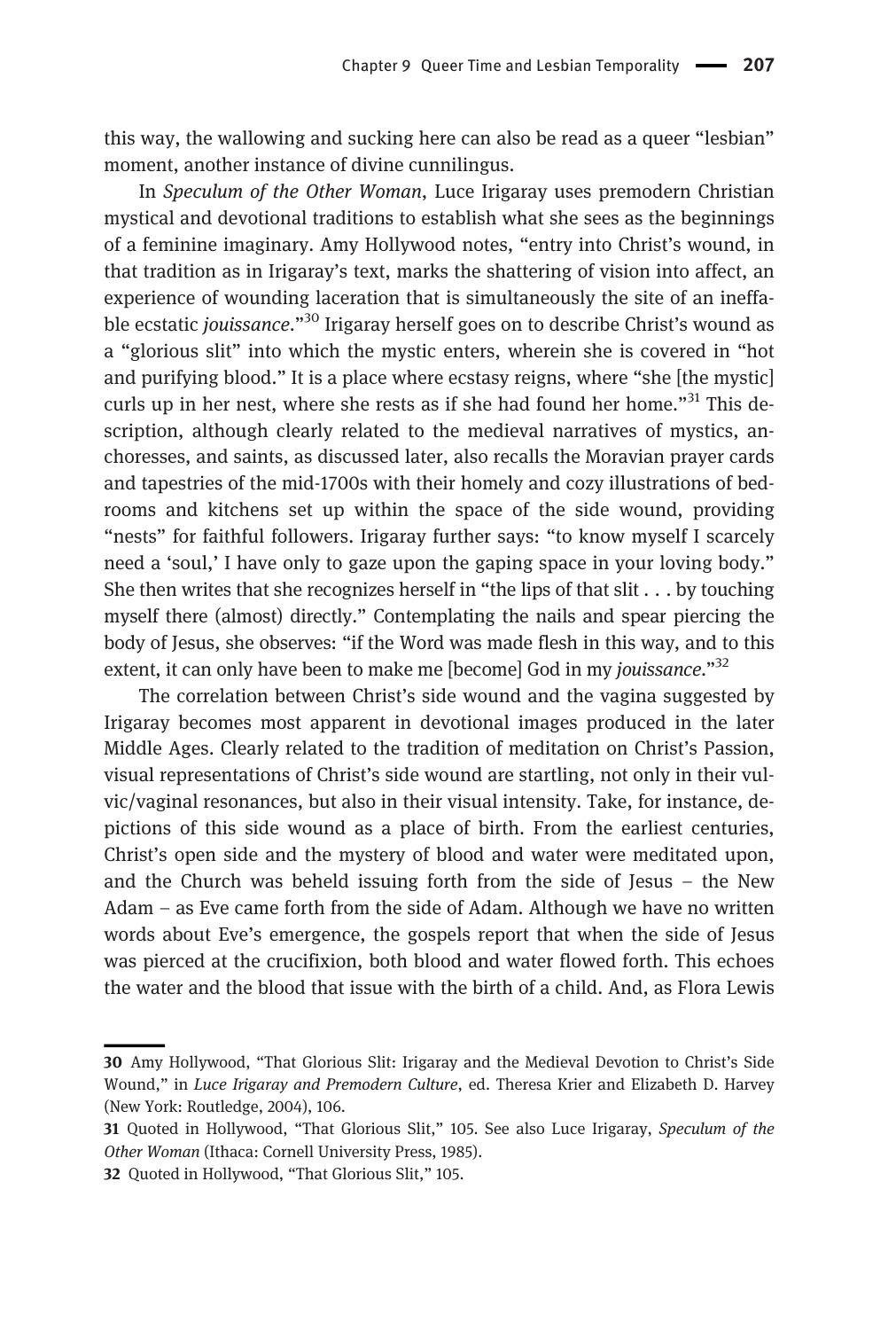notes, "the wound was a place of parturition for the individual soul, and in the later thirteenth and fourteenth centuries there was an emphasis, most importantly in Julian of Norwich, on the anguish of Christ giving birth to the world in his Crucifixion."<sup>33</sup> This is both a feminization of Christ and a reminder that the side wound itself simultaneously protects and nourishes.

The maternalization of Christ also results in the connection between the side wound and the female breast, making his blood homologous with breast milk in its nurturing and salvific nature. For instance, in "The Intercession of Christ and the Virgin" attributed to Lorenzo Monaco (Piero di Giovanni), ca. 1370–1425, Florence, both Christ and the Virgin Mary ask for the favor of God the Father through virtue of their breast – in Christ's case, via his side wound, and in Mary's via her dripping breast. As the Metropolitan Museum of Art description notes, "Pointing to the wound in his side, Christ says, 'My Father, let those be saved for whom you wished me to suffer the Passion.' The Virgin, holding one of her breasts, pleads, 'Dearest son, because of the milk that I gave you, have mercy on them.'"<sup>34</sup> The words given to each divine figure substantiate what the viewer instantly notes – Jesus's side wound and Mary's breast are equivalent. Medieval medical discourse underlines the polysemy of the wound and its blood. Breast milk was thought to be created from surplus menses not released during childbirth. Thus, the association of blood with Christ's side wound ties the wound both to the vagina and to the breast, thereby enabling the threefold association of wound, vagina, and breast. In turn, this allows for eroticization and maternalization simultaneously.

Regardless of the result, the side wound functions to feminize Christ, although it is constructed as an active portal rather than a passive one. Instructed in religious literature to taste, touch, suck, kiss, and enter into Christ's side wound, those who held and saw these images seem to have made them the object of intense affective response, both imaginatively and physically. Jill Bennett has suggested that this process is similar to Roland Barthes's idea of the *punc*tum, the shock that characterizes our affective response to image, the "sting, speck, cut, little hole  $\ldots$  that accident which pricks me."<sup>35</sup> These words are all ones written in connection to the side wound across time, a queering of the

<sup>33</sup> Lewis, "The Wound in Christ's Side," 215.

<sup>34</sup> See [https://www.metmuseum.org/art/collection/search/470328.](https://www.metmuseum.org/art/collection/search/470328) As the catalogue also notes, "The drama of the bold devotional image, with a geometric composition typical of Florentine painting of the later fourteenth century, was heightened by its original placement inside the entrance of the cathedral, where it faced the length of the vast interior."

<sup>35</sup> Jill Bennett, "Stigmata and Sense Memory: St. Francis and the Affective Image," Art History 24.1 (2001): 1–16 at 10.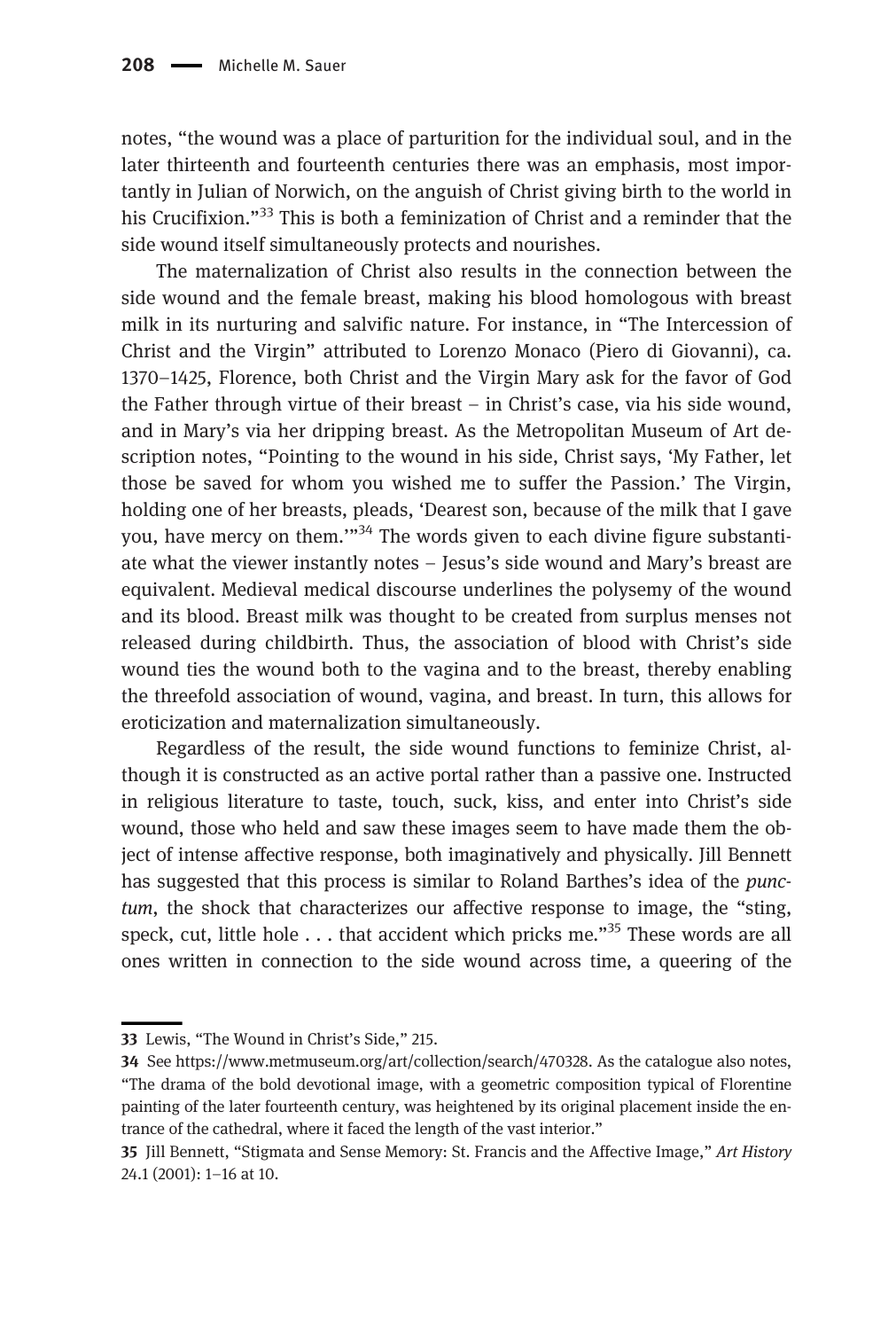action that binds lovers of the side wound together. Moreover, some manuscripts take this idea of *punctum* quite literally, and show the wound solely as a slit in the parchment, one now so often touched, handled, kissed, and stroked as to render the manuscript itself fragile and opaque. David S. Areford notes an example of a woodcut with a large black wedge shape in the middle of a blood-red heart, a replication of Christ's heart as pierced by Longinus's spear. An actual slit has been made in the paper itself so that devoted followers can insert their finger into the wound – a wound that bleeds red ink onto another page as if seeping blood – penetrating Christ's side and heart, and plumbing the depths of interior mysteries just as Doubting Thomas did in the Bible.<sup>36</sup> These images and physical remnants suggest a homoerotic relationship between the female reader and a feminized representation of Christ's wound, dependent upon hapacity, or the quality of touching.

Medieval readers saw, touched, smelled, and tasted their books while reading their content aloud – and sensory engagements such as this must have created a performance of the manuscript that heightened devotional experience and empowered individuals to curate their own rituals and religious experiences. What type of connection was forged between reader and text via the act of touching? Visuality and materiality are flexible concepts. Like other performative functions, they can slide along a single scale of analysis. So, the visual/visibility becomes visuality when it refers to the whole complex of the production, perception, and cultural locations of the story. The material/medial becomes materiality when it refers to the means of production and materials used and their typical proliferations. Caroline Walker Bynum explains that "medieval materials were pregnant with significance," highlighting these sophisticated belief patterns.<sup>37</sup> Books and, more significantly, images, were powerful not just because they gave an individual control of their religious learning but also because their materiality enabled an individual haptic experience of faith.

In Getting Medieval: Sexualities and Communities, Pre- and Post-Modern, Carolyn Dinshaw carefully considers how the queering of history can create communities across time, or, maybe more precisely, suggests that queer desire leads to "affective connection" and the "touch across time."<sup>38</sup> These affective

<sup>36</sup> David S. Areford, "Multiplying the Sacred: The Fifteenth Century Woodcut as Reproduction, Surrogate, Simulation," in The Woodcut in Fifteenth-Century Europe, ed. Peter Parshall (New Haven: Yale University Press, 2009), 141–47.

<sup>37</sup> Caroline Walker Bynum, Christian Materiality: An Essay on Religion in Late Medieval Europe (London: Zone Books, 2011), 58.

<sup>38</sup> Carolyn Dinshaw, Getting Medieval: Sexualities and Communities, Pre- and Post-Modern (Durham: Duke University Press, 1999), 21.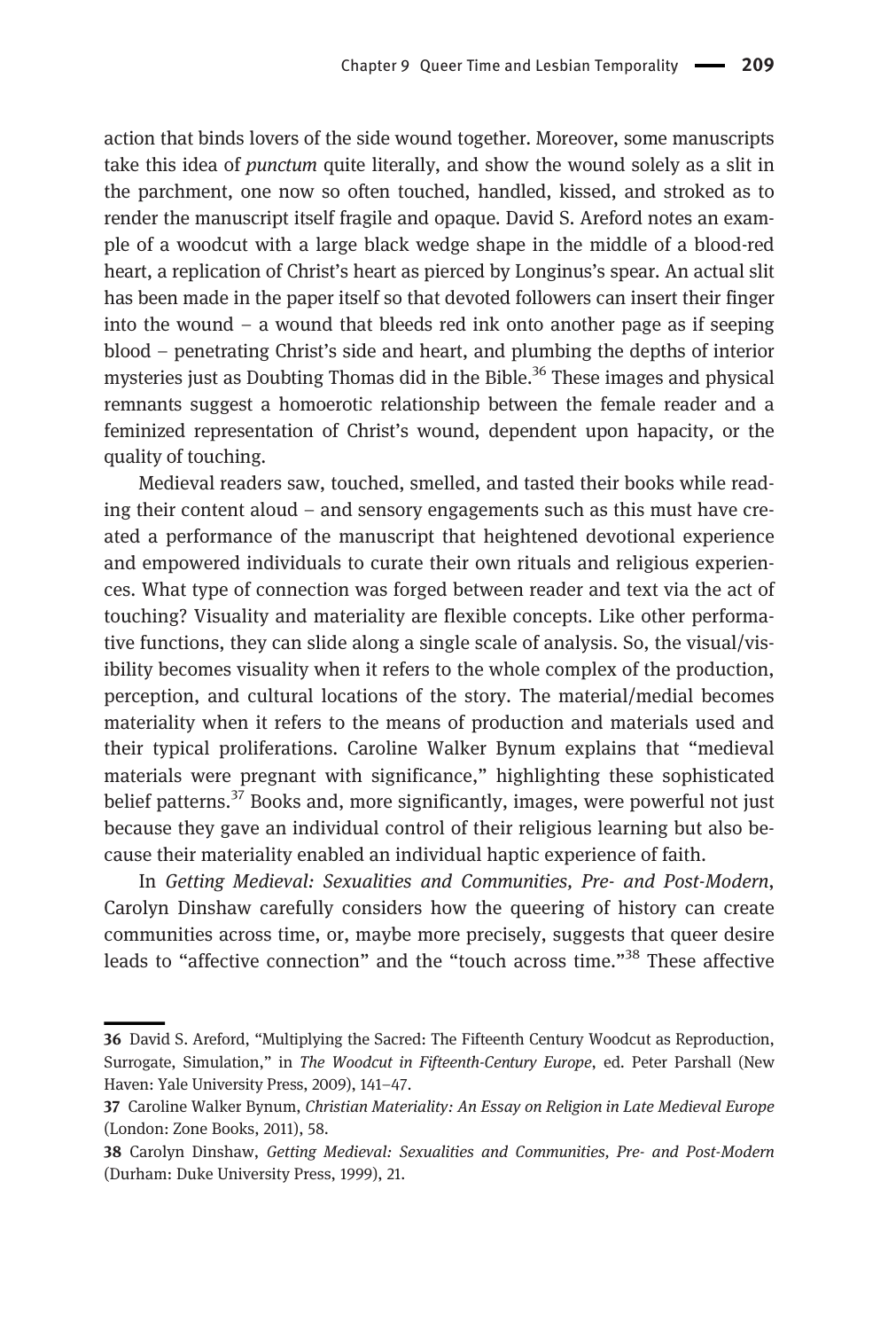connections create a queer history of identification, even across different texts and different times. Together, these touches create a community and a connectedness. Markedly, the haptic ideology of the medieval era, seen by many to underpin almost all interactions, integrates well with this queer historiography. If one thing came into contact with another, the two would absorb the other's qualities. Because vellum had once been living as an animal skin, it was believed to contain a residual memory of that life; a power that was believed to have been instilled by God. Because of this, Bynum notes, "it was so extraordinarily difficult for people in the later Middle Ages to see any matter as truly dead."<sup>39</sup> The process of creating vellum was viewed as having a certain power. A person could take a raw animal skin and transform it into a material that could mediate with the divine and provide a manifestation for miracles. Thomas Aquinas (Article 8) explains that God has placed within material objects the potential for divinity, and that it was through a process of refinement that they were able to become divine, making vellum a highly significant material. Thus, vellum contained its own power, activated by the reader's touch.

The book was therefore seen as alive to many medieval users, and by extension any likeness that was placed on its surfaces. To a certain extent, then, touching an image of Christ was akin to touching a proxy of his body. Books and other portable images such as talismans, tokens, birth girdles, and personal plates enabled people to experience divine interactions on their own. Repeated touching (or kissing, or stroking) allowed access to the divine link on an intimate level. Kathryn Rudy has made a study of the effects of haptic interactions using a densitometer. Some of the habits and rituals have become recorded in a cumulative build-up of grease absorbed by the vellum; a fluctuation in build-up between pages has also been noted. To some extent this is because dirt and grease stick to the flesh side of the vellum much more easily than to the hair side, but we can also infer that people interacted with different pages for different lengths of time.<sup>40</sup> This is representative of a non-linear approach to books, in which people could pick and choose what to interact with depending on their spiritual needs. Memory, taste, interplay between static object and active performance – all of these were part of medieval interaction. Christianity was a culture of talismanic and touch relic acquisition which existed alongside standard Church practices, and indeed enhanced them. Manuscripts could create similar literal protection

<sup>39</sup> Bynum, Christian Materiality, 112.

<sup>40</sup> Kathryn M. Rudy, "Kissing Images, Unfurling Rolls, Measuring Wounds, Sewing Badges and Carrying Talismans: Considering Some Harley Manuscripts through the Physical Rituals they Reveal," Electronic British Library Journal, [http://www.bl.uk/eblj/2011articles/article5.](http://www.bl.uk/eblj/2011articles/article5.html) [html,](http://www.bl.uk/eblj/2011articles/article5.html) 2011.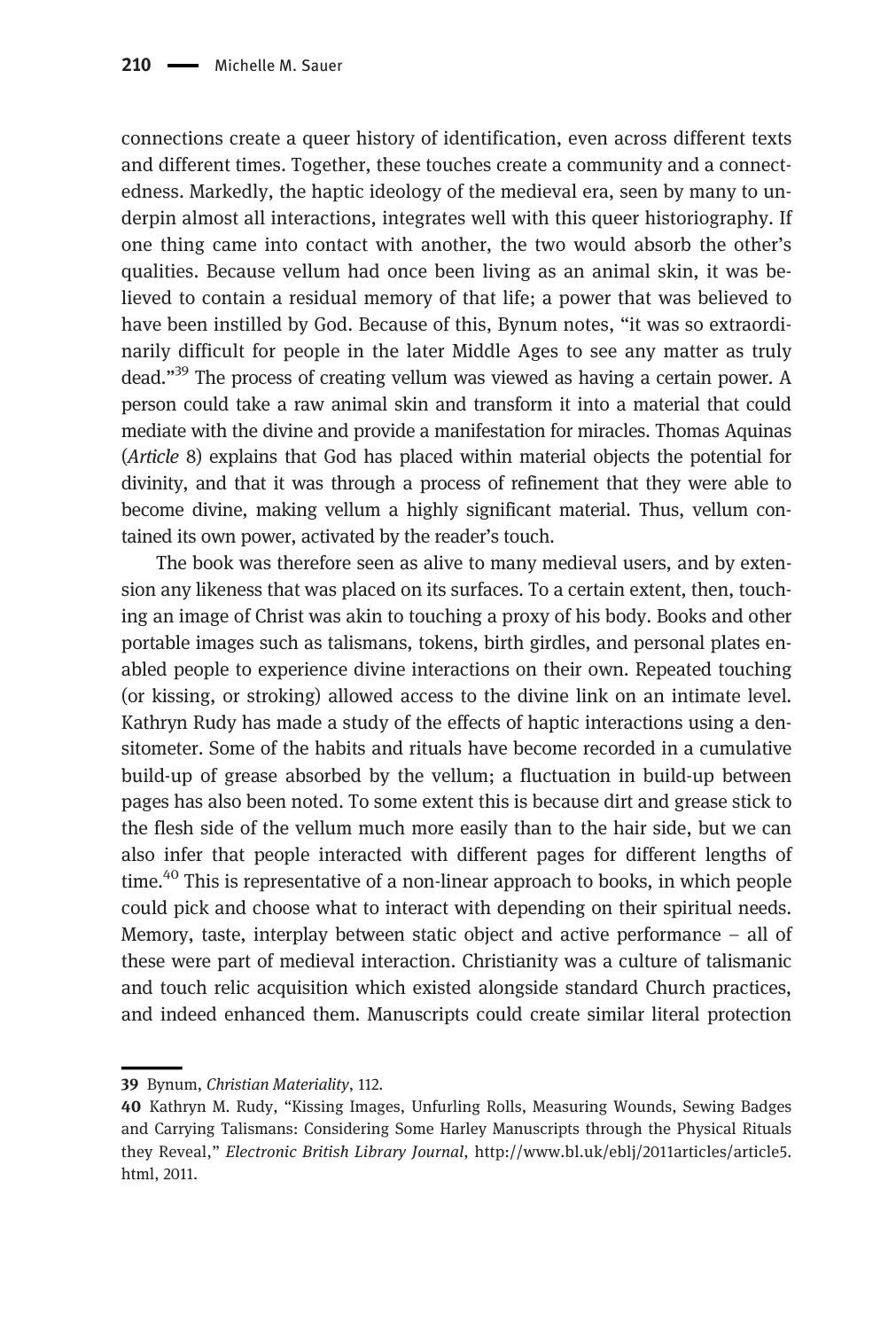through talismans and charms. Medieval haptic beliefs meant that the material qualities of a manuscript could be used to curate a devotional performance. And the non-linear, personal interaction implies a queer understanding of the manuscript process. Non-linear narratives, sequences that combine past and present, and glimpses of the (multifaceted) past both inform the present and shape the future, but also re-shape the past. These types of encounters bring queerness to the performance, both of reading and of reading later. Viewers/readers/the audience engage with speakers whose past is combined with their present in all sorts of new and unexpected ways. This is a sort of Deleuzian notion of time, which can free us to live, continually opening up possibilities of becoming by providing chance after chance of combining our past and our present. Victoria Hesford suggests that "the queer desire for history [can be] understood as a practice of producing loving attachments to what has often remained marginal or discarded in the writing of history."<sup>41</sup> What is supposedly past has queer potential in its ability to disrupt the present tense – queerness here is about, in Elizabeth Freeman's words, "mining the present for signs of undetonated energy from past revolutions."<sup>42</sup> Contemporary subjects might examine the lesbian feminist past in ways that disrupt the coherence of the queer present in their articulation of a temporal connection outside of anachronisms, opening up interpretive possibilities. The disruption of chrononormativity challenges a linear understanding of temporality, and most especially the institutionalized organization of time, which often involves a staged progression of a heteronormative patterned life. Temporal upheaval, then, involves traces of the past intersecting with the present, so that each female mystic can be seen as embodying queer temporality, living a life unscripted by heteronormativity.

More specifically, however, let me turn again to the side wound and the blood of Christ. Many images were subject to devout interactions, but one that enveloped all sorts of hapticity was the side wound. One remarkable example of this haptic connection is BL MS Egerton 1821. It is English, dating to around 1490, and unique in part of its appearance. It begins with three pages, each painted black, on which large drops of red blood trickle down. The third page has been thoroughly worn. It has been suggested that the black was worn away from kissing, $43$  and while kissing may have been employed, it seems that rubbing

<sup>41</sup> Victoria Hesford, Feeling Women's Liberation (Durham: Duke University Press, 2013), 13.

<sup>42</sup> Freeman, Time Binds, xvi.

<sup>43</sup> See John Lowden's Keynote address at the conference "Treasures Known and Unknown," held at the British Library Conference Centre, July 2–3, 2007, [https://www.bl.uk/catalogues/illuminated](https://www.bl.uk/catalogues/illuminatedmanuscripts/TourKnownA.asp) [manuscripts/TourKnownA.asp](https://www.bl.uk/catalogues/illuminatedmanuscripts/TourKnownA.asp), for manuscript images see: "kissing images": [http://www.bl.uk/](http://www.bl.uk/catalogues/illuminatedmanuscripts/TourKnownC.asp) [catalogues/illuminatedmanuscripts/TourKnownC.asp.](http://www.bl.uk/catalogues/illuminatedmanuscripts/TourKnownC.asp)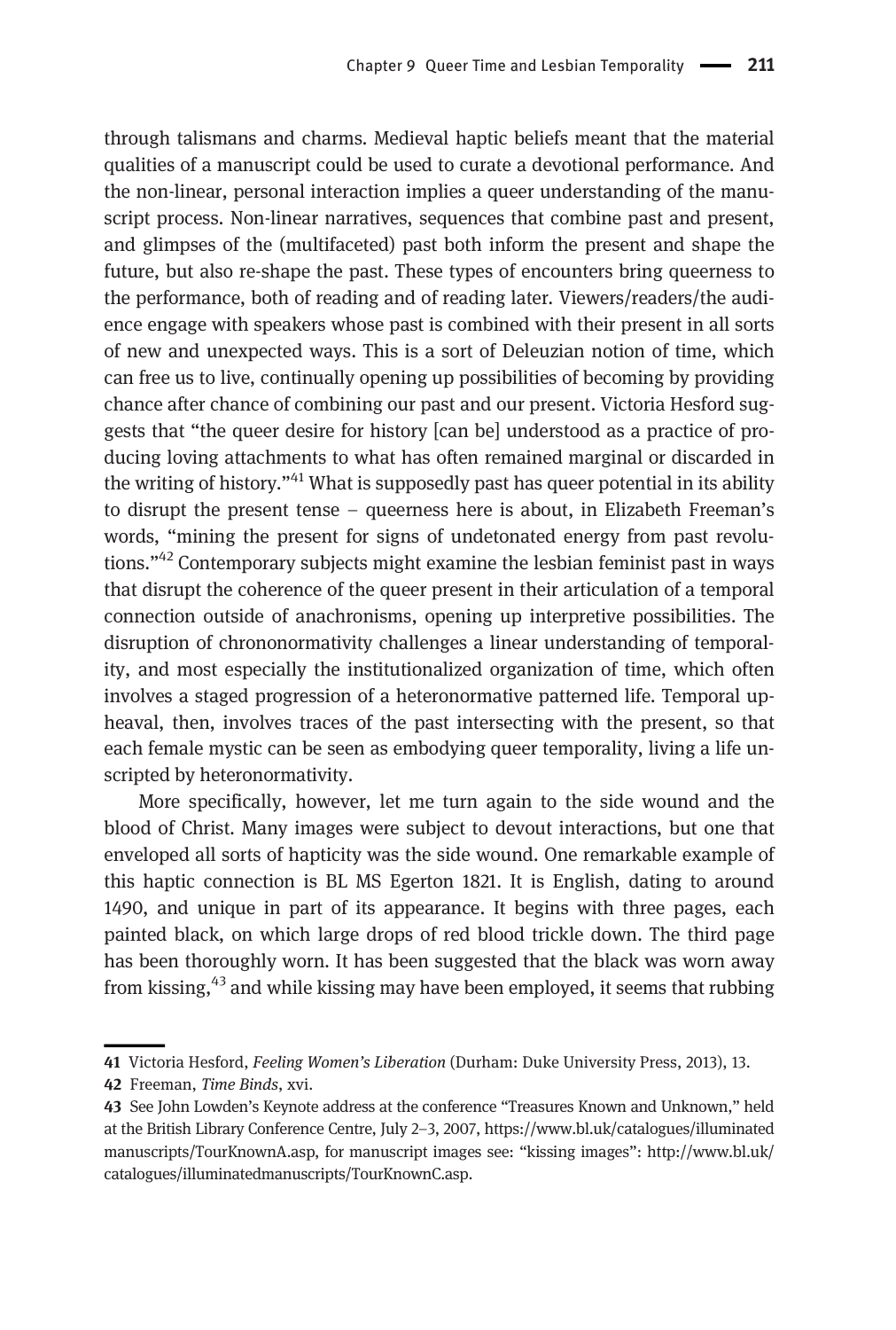would have been more appropriate here. There is no formal image to kiss, merely the somewhat abstract representation of suffering and redemption through the blood of Christ. One part of the page even shows more trauma than the other portions, leading me to think that scratching may even have been employed. There is, interestingly enough, consistency in the arrangement of the drops of blood. Folio 1r also shows some evidence of having been rubbed. It has a pattern of 3 large drops with small points in between across the page (5 rows  $\times$  3 drops = 15 large drops; 15 small points). Folio 1v mixes it up, though, with a pattern of  $3-2-3-2-3$  large drops  $(5 \text{ rows} \times 3(3 \text{ drops}) + 2(2 \text{ drops}) = 13$  large drops; 12 small points). It appears as though folio 2r and v follow folio 1v's pattern. The points and the squiggles on top of the large drop definitely make it feel like the blood is trickling, not statically represented. To the touch, the black-painted portions feel smooth. The red drops feel glossy. The worn portions feel rougher and more complex. Of course, the manuscript is now 525 years old, but when new all that black would have left traces on the hands of the devoted – divine residue, if you will.

The next page, folio 2v, has an image of the nursing Madonna. Nursing is, as I mentioned earlier, commonly connected with Christ's side wound. This image seems to be fairly intact, with no signs of devotional osculation or other rubbing. Folio 3 contains only 3 lines of written text in red and black. The vellum feels completely different. It is soft, smooth, and supple – creamy, almost. This goes on for several folios, when, abruptly, the pages turn blood red, and thick gouts of blood pour down them from innumerable wounds. This continues for 10 pages. John Lowden has counted 540 wounds on the "bloodiest page" and speculates that they were together intended to represent the 5400 wounds medieval devotional texts suggest were inflicted upon Christ's body.<sup>44</sup> (Private revelation to St. Bridget of Sweden indicated that all the wounds Our Lord suffered added up to 5,480.) They are very precise. The curved main wound bears either three drops (the two on the outside being longer with the middle one being short), or one long drop, with points interspersed. They feel like Braille.

On folio 8v, there is an opening cut into the blood-red pages, and a woodcut of a Man of Sorrows surrounded by twenty small compartments with instruments of the Passion inserted. It carries an indulgence: "To all them that devoutly say five Pater nosters, five Aves, and a Creed afore such a figure are granted 32,755 years of pardon." The indulgence has since been defaced. The

<sup>44</sup> John Lowden, "Treasures Known and Unknown in the British Library: Kissing Images (A Book for Devotion: BL MS Egerton 1821)" <[http://www.bl.uk/catalogues/illuminatedmanu](http://www.bl.uk/catalogues/illuminatedmanuscripts/TourKnownC.asp) [scripts/TourKnownC.asp](http://www.bl.uk/catalogues/illuminatedmanuscripts/TourKnownC.asp)>. All other manuscript comments are based on personal observation by the author unless otherwise noted.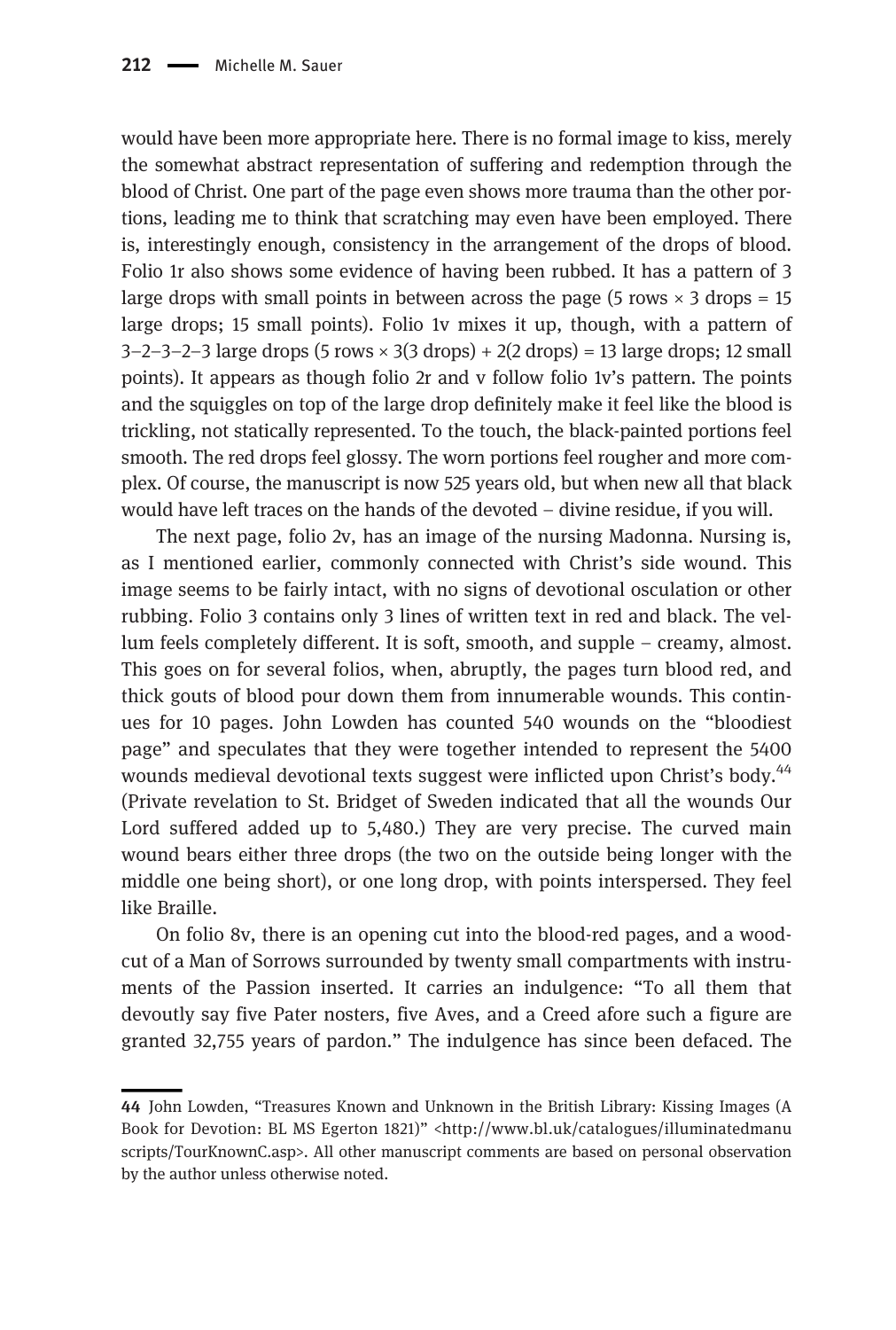woodcut is obviously a later insertion but has carefully been painted to match the bloody background, and interaction is anticipated through the indulgence. Facing this is a larger woodcut of the *arma Christi*. This manuscript clearly aimed to incorporate numerous rituals into one volume, providing a haptic connection directly with Christ. The text is a reflection on blood and suffering as well as redemption. The text that follows these initial images is written primarily in red so as to recall the blood, and the litany of saints includes several more unusual inclusions, such as Elizabeth of Spalbeek, Mary of Oignies, and Brigitta of Sweden, known for devotion to the wounds of Christ, and Mary Salome and Mary Cleophas who witnessed the crucifixion.

The insertion of the woodcut demonstrates what Rudy calls a cautious rule for devotional books: "owners who treated their manuscript prayer books as objects of physical devotion often both added and subtracted material. They added small prints, curtains, pilgrims' badges, extra prayers, and notes about the family; they subtracted paint and ink in the course of using, kissing, and rubbing."<sup>45</sup> Another example Areford highlights is found in a fifteenth-century woodcut, originally from Germany. Areford completed an extensive study of this woodcut. Here the mandorla-shaped wound stands in for all of Christ's body, and the inscription explains: "This is the length and width of Christ's wound which was pierced in his side on the Cross," going on to offer an indulgence to whoever kisses this wound. As a result, the center of this image is worn thin from physical handling.<sup>46</sup>

The Christian Middle Ages offer rich resources for thinking about sex, sexuality, and divinity in ways that radically destabilize traditional distinctions and hierarchies. In all of these images, Christ is both masculine and feminine – the rock, the cross, the erect, but also bleeding, oozing, and suckling. Female saints in amorous ecstasy put their lips to the lips of a man-woman's wound that is likened both to a breast and a vagina. These common scenes come from a variety of sources, from both male and female authors, but directed to women. For example, St. Bonaventure's *De Perfectione vitae ad Sorores*, written specifically for female religious, encourages nuns not simply to visualize the wounded and suffering Christ, but rather to touch him and to enter his body:

Draw near, O handmaid, with loving steps to Jesus wounded for you, to Jesus nailed to the gibbet of the Cross. Gaze with the blessed Apostle St. Thomas, not merely on the print of the nails in Christ's hands; be not satisfied with putting your fingers in the holes made by

<sup>45</sup> Rudy, "Kissing Images," 4.

<sup>46</sup> For more on MS Egerton 1821, see Nancy Thebaut, "Bleeding Pages, Bleeding Bodies: A Gendered Reading of British Library MS Egerton 1821," Medieval Feminist Forum 45.2 (2009): 175–200.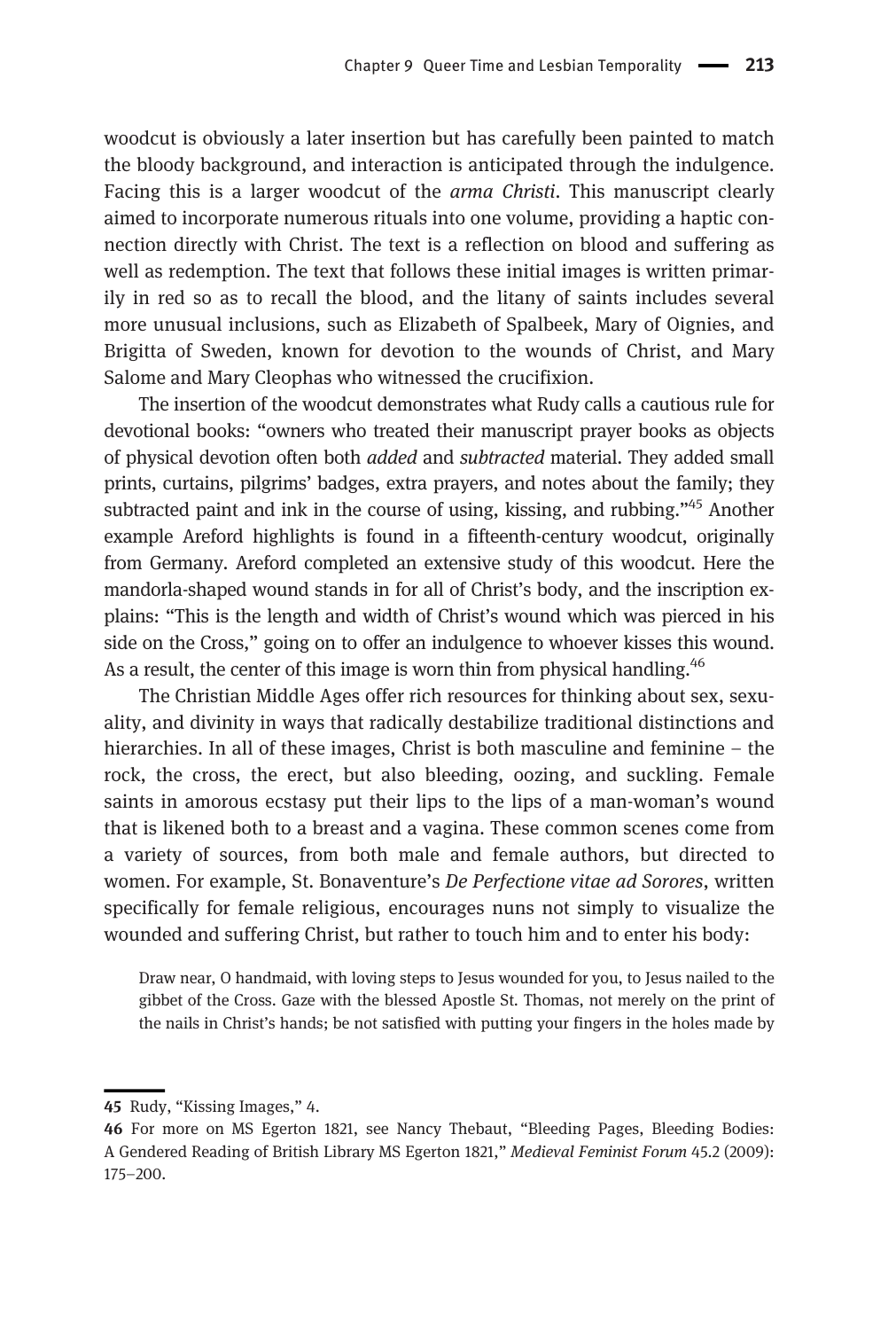the nails in his hands; neither let it be sufficient to put your hand into the wound in his side; but enter entirely by the door in his side and go straight up to the very heart of Jesus.47

Bonaventure expects the nuns to penetrate Christ, to delve within him, to merge with his body, to remain in his side. Although Christ's body is male, the mimetic experience for the Franciscan nuns is distinctly feminine – they are women merging with a feminized Christ, at once penetrating and consuming. Similarly, Raymond of Capua, confessor to Catherine of Siena, records one of her experiences as follows:

Christ put his right hand on her neck and drew her towards the wound on his side, saying "Drink from my side, and by that draught your soul shall become enraptured with such delight that your very body, which for my sake you have denied, shall be inundated with overflowing goodness." Drawn close in this way to the outlet of the Fountain of her Life, she fastened her lips upon that sacred wound, and still more eagerly the mouth of her soul.<sup>48</sup>

In Catherine's repeated descriptions of climbing Christ's body from foot to side to mouth, the body is a female body. Catherine understood union with Christ not as an erotic fusing with a male figure, but rather as a sinking into another female body. And in each of these instances, the female saint may have been aided by images such as these. Clearly the connection to vaginal imagery is evident. And while Bonaventure privileges entrance into the wound and merging with Christ over the initial touches, Catherine insists on the physical connection; touching, kissing, sucking, and mouthing are all vital parts of her experience. Merging Catherine's direct mystical interaction with the haptic devotions found in prayer books and woodcuts, Margareta Ebner, a Dominican nun who lived from 1291–1351 in southern Germany, recalls:

Wherever I went I had a cross with me. In addition, I possessed a little book in which there was a picture of the five holy wounds. I shoved it secretly against my bosom, open to that place, and wherever I went I pressed it to my heart with great joy and with measureless grace. When I wanted to sleep, I took the picture of the Crucified Lord in the little book and laid it under my face, my lips against the wound in his side. In a dream, as I stood before the image, my Lord Jesus Christ bent down from the cross and let me kiss His open heart and gave me to drink of the blood flowing from His heart.<sup>49</sup>

<sup>47</sup> Bonaventura, Opera Omnia (10 vols in-folio) (Ad Claras Aquas [Quaracchi]: Ex Typographia Collegii S. Bonaventurae. 1882± 1902), vol. 8, p. 120; Holiness of Life, Being St. Bonaventure's Treatise De Perfectione Vitae ad Sorores, trans. L. Costello (Herder: St. Louis, 1928), pp. 63–64. Cited in Bennett, "Stigmata and Sense Memory," 10–11.

<sup>48</sup> Quoted in Hollywood, "That Glorious Slit," 182.

<sup>49</sup> Margaret Ebner, Major Works, ed. and trans. Leonard P. Hindsley (New York: Paulist Press, 1993), 96.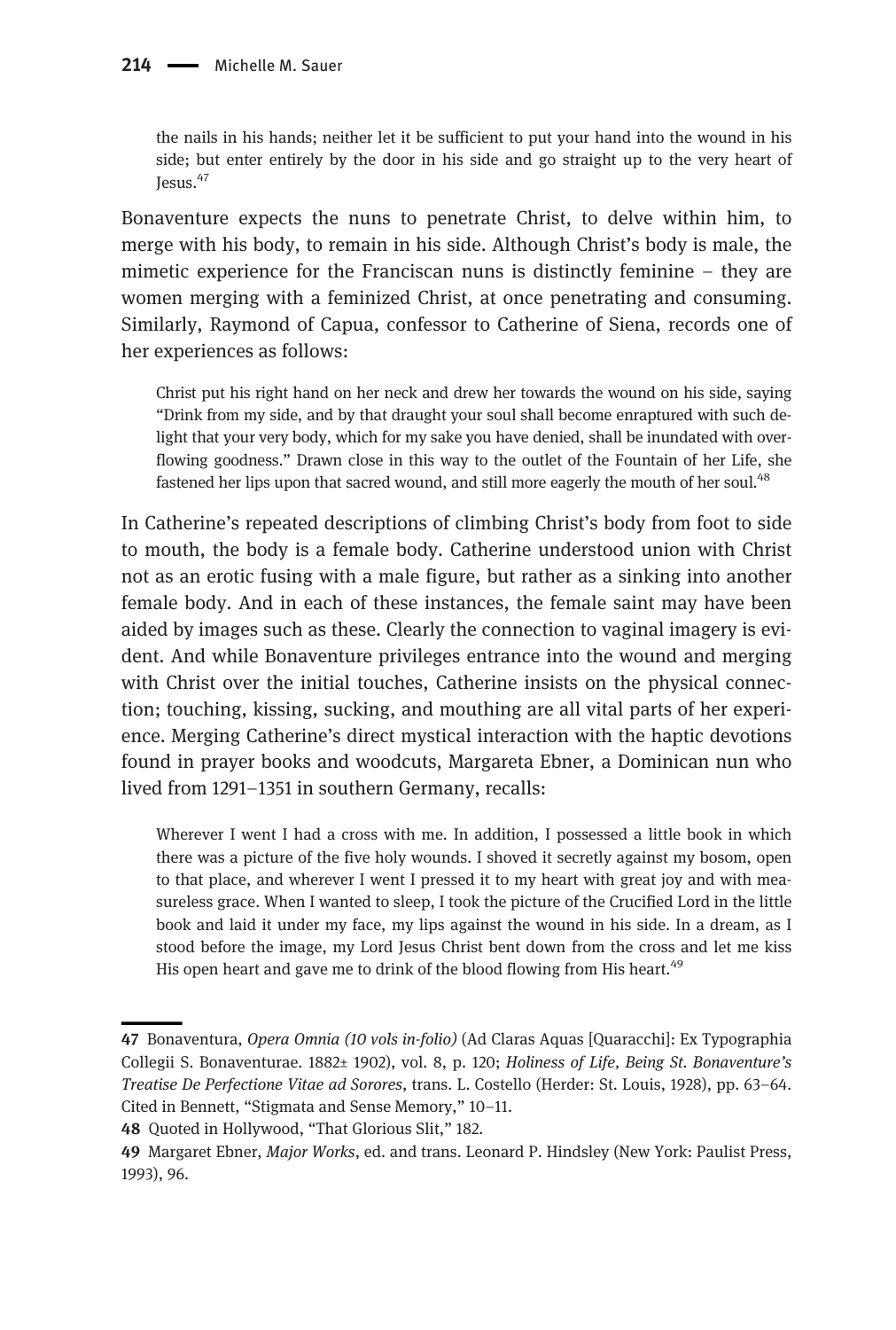Ebner is carrying the arma Christi with her. Combining fragmented body parts (hands, feet, head) with graphic figures such as the heart or a representation thereof was popular during the Middle Ages, especially in books of hours. These images functioned as devotional aids and foci for meditation on the five wounds, and many promised indulgences, particularly for kissing the side wound. These *armi Christi* also served as protection against misfortune, as amulets of sorts. Ebner's possession of such an object, then, would not have been unusual; the extreme and repeated caressing may have been. The manner in which she holds the image – "secretly" clasped to her bosom – is somewhat erotic, and certainly "secret" implies special and perhaps queer. And she does not simply kiss the image to gain an indulgence or focus her prayers; instead, she sleeps with her lips positioned directly on the vaginal wound so as to encourage erotic dreams in which she tongues and mouths the heart of Christ while blood streams around and in her.

These mystics, as well as the unnamed anchoresses, can be seen as queer figures who, rather than exclusively reveling in heteroerotic pleasure, slip into a sexual identity category that Eve Sedgwick identifies as the masturbator or "onanist,"<sup>50</sup> an identity suggested, for instance, by the sexually charged language that characterizes the pleasure they feel while stroking pictures of the side wound or kissing devotional images. That these feelings of pleasure are enhanced by the feminized Christ suggests a same-sex dimension to the selfpleasuring attributes of the actions. Furthermore, this erotic identity informs the women's employment of time and space throughout their devotions. While praying and reading – while giving themselves pleasure – mystics often had involuntary body memories that allowed them to reflect on and embody past and present simultaneously. To use Heather Love's phrase, the mystics "feel backward" – a nonnormative way of remembering that differs from traditional memory in its preoccupation with loss and failure and in its concern with mobilizing that loss and failure for strategic purposes. In short, feeling backward allows the female mystic subject to transform her abject marginalization into opportunity. Love writes, "Rather than disavowing the history of marginalization and abjection, I suggest that we embrace it, exploring the ways it continues to structure queer experience in the present.  $\ldots$  [P]aying attention to what was difficult in the past may tell us how far we have come, but that is not all it will tell us; it also makes visible the damage that we live with in the present."<sup>51</sup>

<sup>50</sup> Eve Kosofsky Sedgwick, "Jane Austen and the Masturbating Girl," Critical Inquiry 17.4 (1991): 818–37 at 825.

<sup>51</sup> Love, Feeling Backward, 29.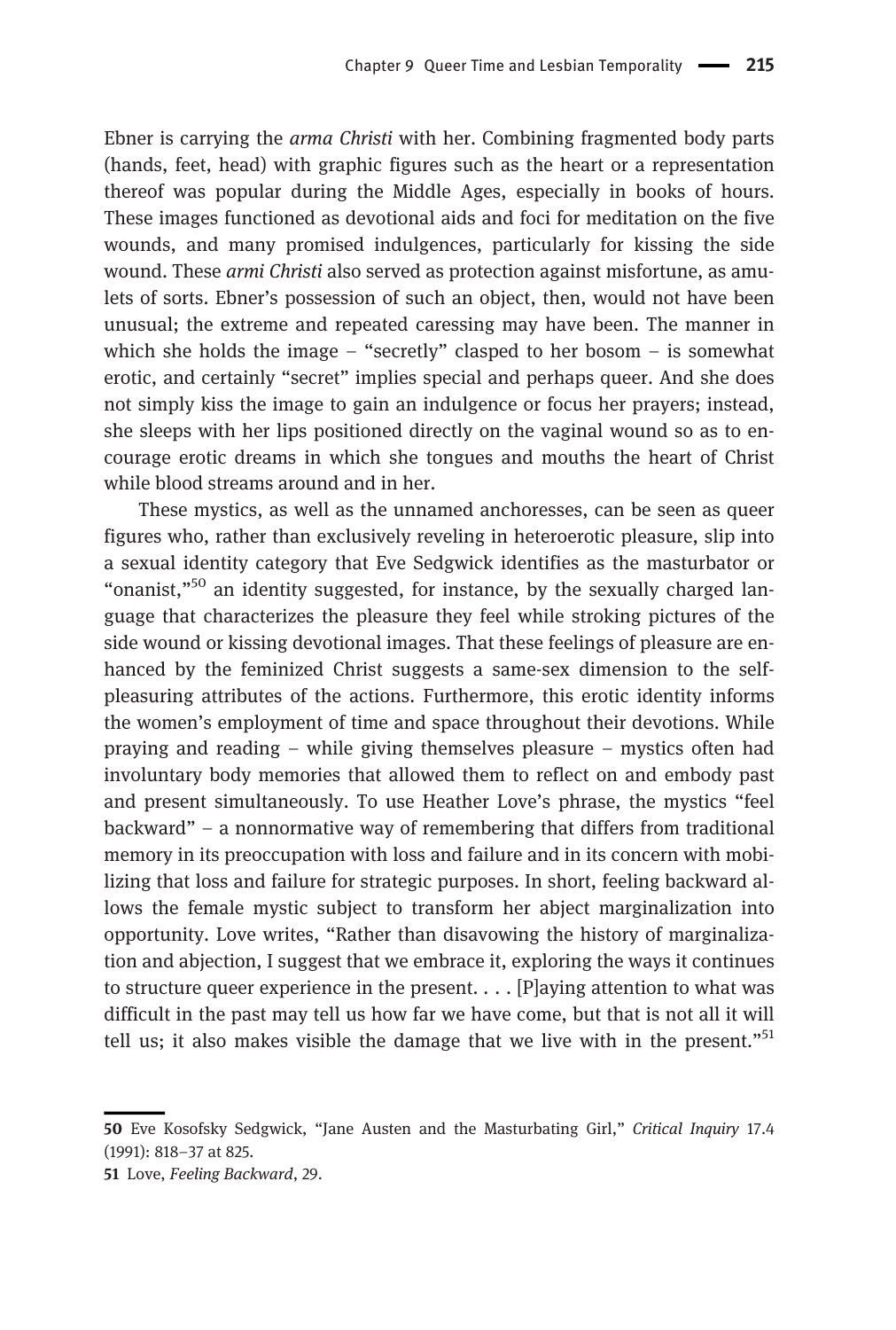Centuries prior to Love's theorization, the mystics use their indulgences in sensuality to reassert their own agency and ignite passion between a feminized Christ and their own female bodies.

The mystics "feel backward" during their moments of deep prayer, a practice that can be likened to a masturbatory self-indulgence that troubles heteronormative expectations of an individual's relationship to conventions of time and space. Articulating this relationship between masturbation and time and space, Sedgwick writes,

 $[T]$ here are senses in which autoeroticism seems almost uniquely – or, at least, distinctively – to challenge the historicizing impulse. . . . Because it escapes both the narrative of reproduction and (when practiced solo) even the creation of any interpersonal trace, it seems to have an affinity with amnesia, repetition or the repetition-compulsion, and ahistorical or history-rupturing rhetorics of sublimity.<sup>52</sup>

In other words, because masturbation is non-procreative and therefore works outside of heterosexual reproduction, and because it involves and affects no other person and therefore is an untraceable act (we can never be sure when or where it happens), it resists being historicized. Like the involuntary body memories that the mystics have while contemplating and praying, masturbation has an "affinity with amnesia" and "repetition-compulsion": these are acts of solitary and self-indulgent experience, and, as such, exist outside of historical recordability.

Since the mystics' erotic identities cannot be severed from their body memories and therefore from their uses of time and space, it is not surprising that they dwell within what J. Halberstam refers to as "queer time and space." Halberstam defines queer time as "a term for those specific models of temporality that emerge . . . once one leaves the temporal frames of bourgeois reproduction and family, longevity, risk/safety, and inheritance."<sup>53</sup> He argues that queer subjects "use space and time in ways that challenge conventional logics of development, maturity, adulthood, and responsibility."<sup>54</sup> In other words, the pleasure derived from mystical contemplation and prayer and traveling back and forth between past and present not only challenges the normative sexual practices of the medieval sensibility, but also poses a threat to heteronormative temporality and spatiality – particularly notions of time and space that are intimately connected to sex between a man and a woman, and, therefore, structured around reproduction

<sup>52</sup> Sedgwick, "Masturbating Girl," 820.

<sup>53</sup> J. Halberstam, *In a Queer Time & Place: Transgender Bodies, Subcultural Lives* (New York: New York University Press, 2005), 6.

<sup>54</sup> Halberstam, Queer Time & Place, 13.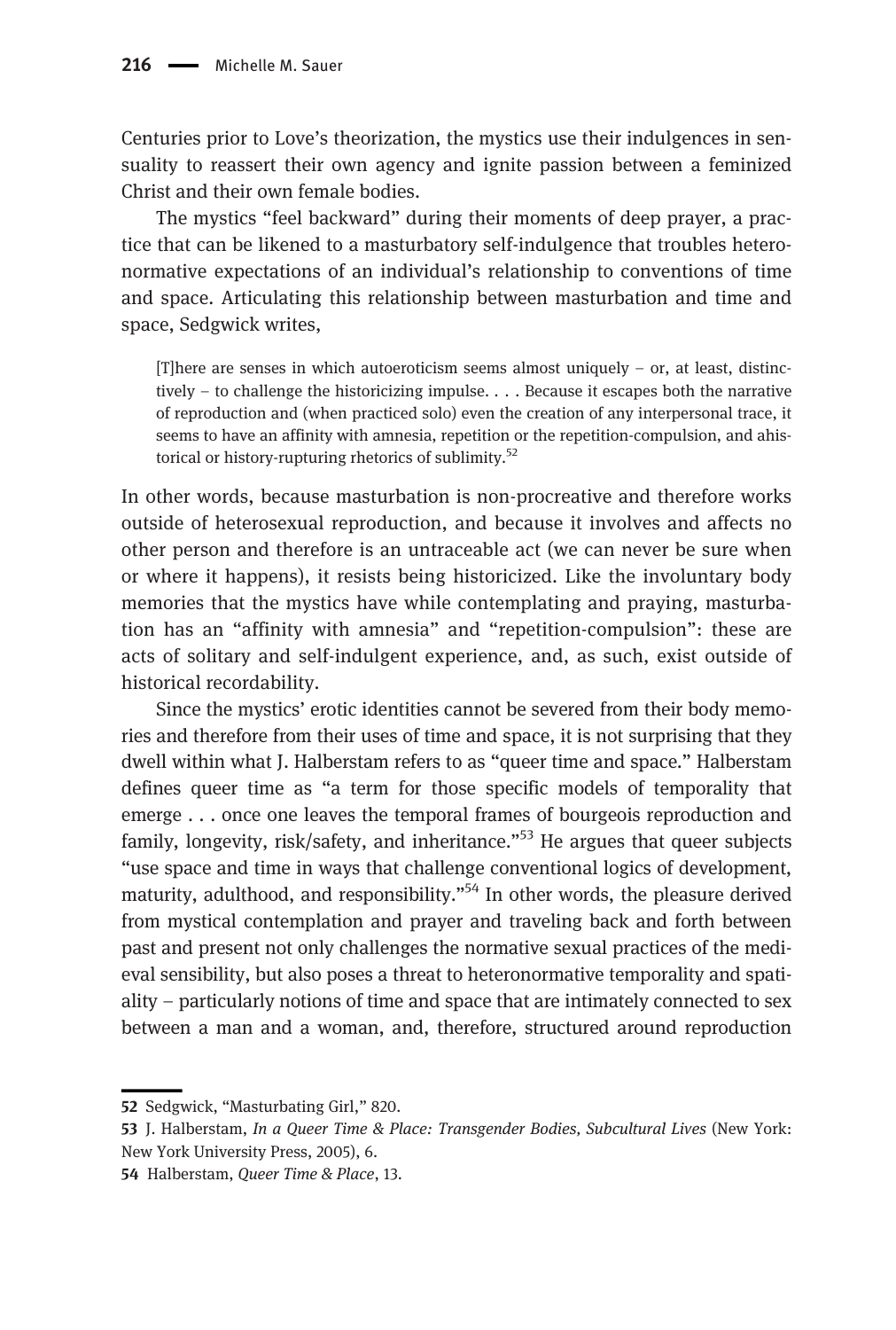and family. The mystics are then doubly queered, both because they experience same-sex desire, although it is shrouded by a veneer of heterosexuality, and because they give pleasure to themselves and refuse to relegate their mind and body to the present moment and the physical reality of the isolated convent or anchorhold.

This reverberation of queer time, disjointed travels throughout time and space, leaves us with after-images of Christ's vaginal wound  $-$  a trope that continues today – being licked, sucked, and tongued by female saints. The idea of queer time, coupled with explorations of queer space and homospatiality, engage the possibility of same-sex desire in such an encounter, which increases our understanding of the polyvalent, ambiguously gendered, intersexed Christ that dominated late medieval Incarnational theology. The simultaneous sexualization and feminization of Christ produces a multitude of queer possibilities – if he is gendered male, it is easier to think of him as aggressively sexual, especially in penetrative actions, but if he is gendered female, passive sexuality, including cunnilingus, becomes an uncomfortable subject. Undoubtedly, the material body of Christ provides a wide array of queer possibilities to be explored.

## Bibliography

Aelred of Rievaulx's de Institutione Inclusarum: Two English Versions. Edited by John Ayto and Alexandra Barratt. EETS o.s. 287. Oxford: Oxford University Press, 1984.

Areford, David S. "Multiplying the Sacred: The Fifteenth Century Woodcut as Reproduction, Surrogate, Simulation." In The Woodcut in Fifteenth-Century Europe, edited by Peter Parshall, 119–53. New Haven: Yale University Press, 2009.

- Atwood, Craig D. "Little Side Holes: Moravian Devotional Cards of the Mid-Eighteenth Century." Journal of Moravian History 6 (2009): 61–75.
- Bartholomaeus Anglicus, De proprietatibus rerum. Edited by M. C. Seymour. Oxford: Clarendon Press, 1975.
- Beckwith, Sara. Christ's Body: Identity, Culture, and Society in Late Medieval Writings. New York: Routledge.
- Bennett, Jill. "Stigmata and Sense Memory: St Francis and the Affective Image." Art History 24.1 (2001): 1–16.
- Bonaventura. Opera Omnia (10 vols in-folio). Ad Claras Aquas [Quaracchi]: Ex Typographia Collegii S. Bonaventurae. 1882 ± 1902.
- Brooke, Rosalind B. The Image of St. Francis: Responses to Sainthood in the Thirteenth Century. Cambridge: Cambridge University Press, 2006.
- Brown, George Hardin. "From the Wound in Christ's Side to the Wound in His Heart: Progression from Male Exegesis to Female Mysticism." In Poetry, Place, and Gender: Studies in Medieval Culture in Honor of Helen Damico, edited by Catherine E. Karkov, 252–74. Kalamazoo: Medieval Institute Publications, 2009.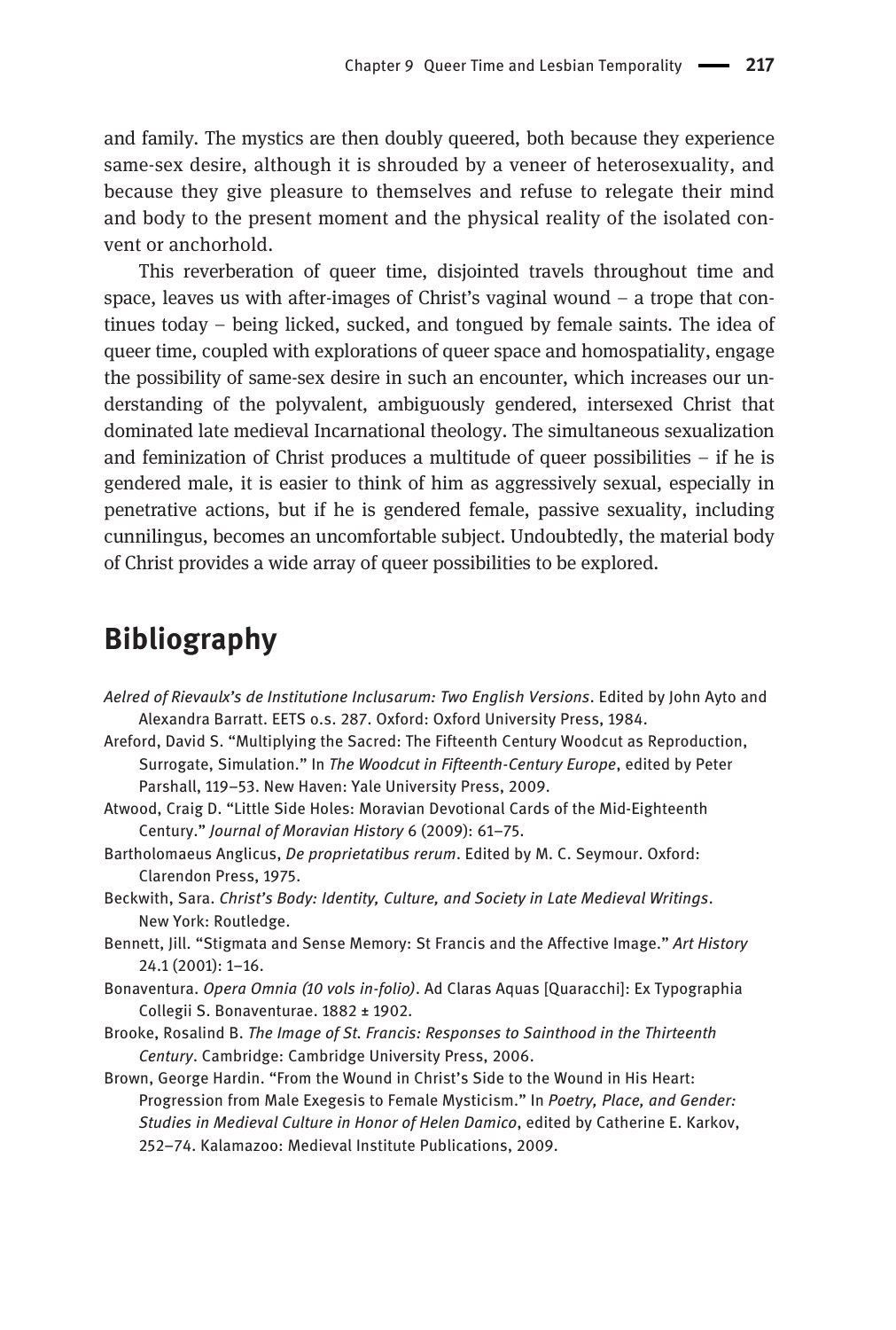- Bynum, Caroline Walker. Christian Materiality: An Essay on Religion in Late Medieval Europe. London: Zone Books, 2011.
- Dinshaw, Carolyn. Getting Medieval: Sexualities and Communities, Pre- and Post-Modern. Durham: Duke University Press, 1999.
- Ebner, Margaret. Major Works. Edited and translated by Leonard P. Hindsley. New York: Paulist Press, 1993.
- Fogleman, Aaron Spencer. Jesus Is Female: Moravians and Radical Religion in Early America. Philadelphia: University of Pennsylvania Press, 2008.
- Freeman, Elizabeth. Time Binds: Queer Temporalities, Queer Histories. Durham: Duke University Press, 2010.
- Graziano, Frank. The Wounds of Love: The Mystical Marriage of Rose of Lima. Oxford: Oxford University Press, 2004.
- Halberstam, Jack [Judith]. In a Queer Time and Place: Transgender Bodies, Subcultural Lives. New York: New York University Press, 2005.
- Hesford, Victoria. Feeling Women's Liberation. Durham: Duke University Press, 2013.
- Hollywood, Amy. "That Glorious Slit: Irigaray and the Medieval Devotion to Christ's Side Wound." In Luce Irigaray and Premodern Culture, edited by Theresa Krier and Elizabeth D. Harvey, 105–25. New York: Routledge, 2004.
- Irigaray, Luce. Speculum of the Other Woman. Ithaca: Cornell University Press, 1985.
- Isidore of Seville. Etymologies. Edited by W. J. Lewis, J. A. Beach, and Oliver Berghof. Cambridge: Cambridge University Press, 2006.
- The Letters of Catherine of Siena, Letter 62. Translated by Suzanne Noffke, vol. 1. Tempe: Arizona Center for Medieval and Renaissance Studies, 2000.
- Lewis, Flora. "The Wound in Christ's Side and the Instruments of the Passion: Gendered Experience and the Response." In Women and the Book, edited by Lesley Smith and Jane Taylor, 204–29. Toronto: University of Toronto Press, 1997.
- Love, Heather. Feeling Backward: Loss and the Politics of Queer History. Cambridge: Harvard University Press, 2007.
- Lowden, John. "Treasures Known and Unknown in the British Library: Kissing Images (A Book for Devotion: BL MS Egerton 1821)" <[http://www.bl.uk/catalogues/illuminatedmanu](http://www.bl.uk/catalogues/illuminatedmanuscripts/TourKnownC.asp) [scripts/TourKnownC.asp](http://www.bl.uk/catalogues/illuminatedmanuscripts/TourKnownC.asp)>.
- McCann, John. "An Historical Enquiry into the Design and Use of Dovecotes." Transactions of the Ancient Monuments Society 35 (1991): 89–160.
- Middle English Dictionary. [https://quod.lib.umich.edu/m/middle-english-dictionary](https://quod.lib.umich.edu/m/middle-english-dictionary/dictionary) [/dictionary](https://quod.lib.umich.edu/m/middle-english-dictionary/dictionary).
- Peltier, A. C. Sancti Bonaventurae: Opera Omnia. Paris: Ludovicus Vives, 1868.
- Rudy, Kathryn M. "Kissing Images, Unfurling Rolls, Measuring Wounds, Sewing Badges and Carrying Talismans: Considering Some Harley Manuscripts through the Physical Rituals they Reveal." Electronic British Library Journal. [http://www.bl.uk/eblj/2011articles/arti](http://www.bl.uk/eblj/2011articles/article5.html) [cle5.html.](http://www.bl.uk/eblj/2011articles/article5.html)
- Sauer, Michelle M. "Cross Dressing Souls: Same Sex Desire and the Mystic Tradition in A Talkyng of the Loue of God." In Intersections of Sexuality and Religion in the Middle Ages: The Word Made Flesh, edited by Susannah Mary Chewning, 153–76. Farnham: Ashgate, 2005.
- Sauer, Michelle M. "'Pe blod b[at] bohte': The *Wooing* Group Christ as Pierced, Pricked, and Penetrated Body." In'May your wounds heal the wounds of my soul': The Milieu and